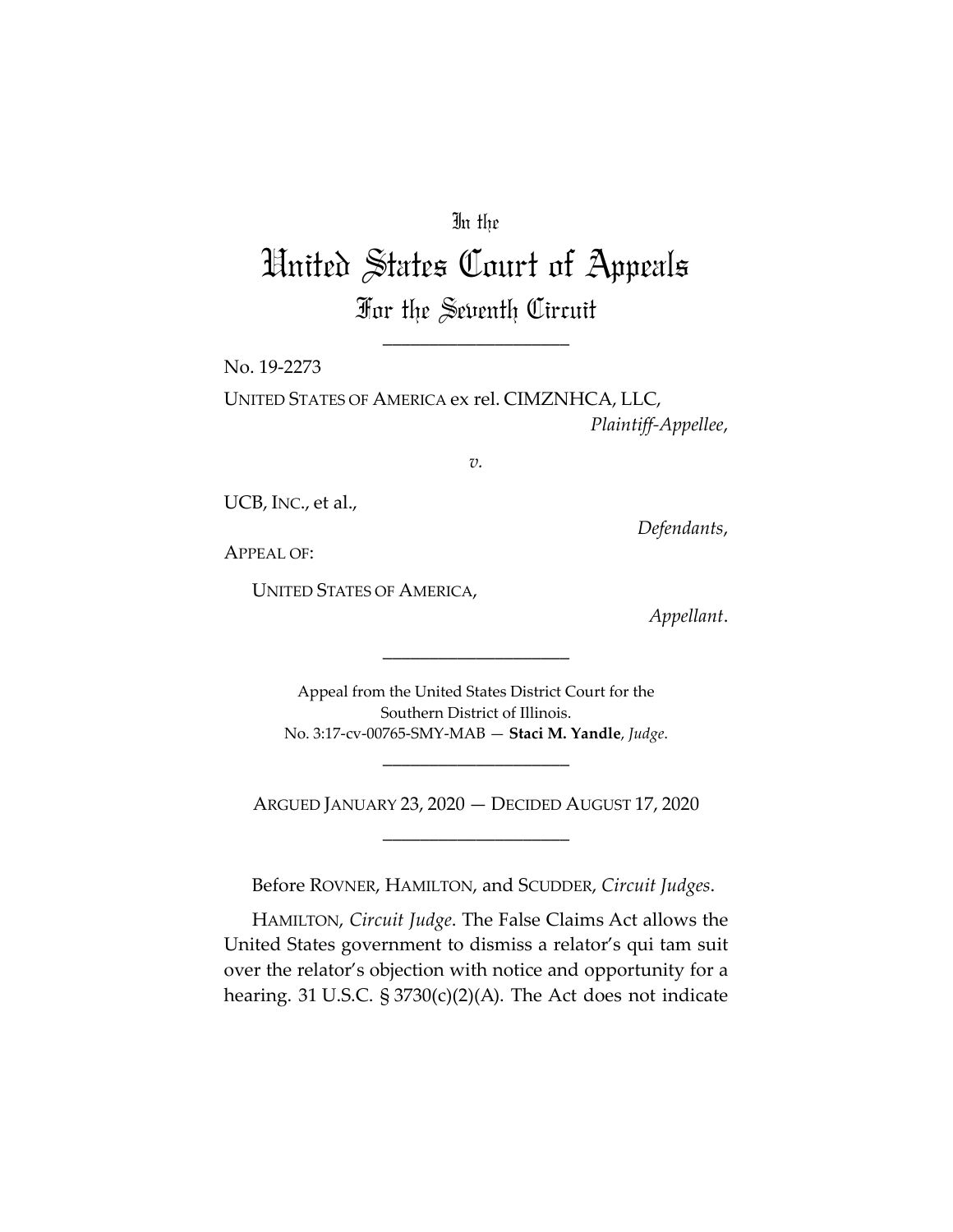how, if at all, the district court is to review the government's decision to dismiss. The D.C. Circuit has said not at all; the Ninth Circuit has said for a rational basis. Compare *Swift v. United States*, 318 F.3d 250 (D.C. Cir. 2003), with *United States ex rel. Sequoia Orange Co. v. Baird-Neece Packing Corp.*, 151 F.3d 1139 (9th Cir. 1998). In this case, the district court said it agreed with the Ninth Circuit but applied something closer to administrative law's "arbitrary and capricious" standard and denied dismissal. The government has appealed. The relator contends we should either dismiss for want of appellate jurisdiction or affirm.

We find that we have jurisdiction and reverse. First, we interpret the Act to require the government to intervene as a party before exercising its right to dismiss under § 3730(c)(2)(A). We think it best, however, to construe the government motion here as a motion to both intervene and dismiss. This solves the jurisdictional problem without needing to create a new category of collateral-order appeals. On the merits, we view the choice between the competing standards as a false one, based on a misunderstanding of the government's rights and obligations under the False Claims Act. And by treating the government as seeking to intervene, which it should have been allowed to do, we can apply a standard for dismissal informed by Federal Rule of Civil Procedure 41.

#### I. *Factual and Procedural Background*

In 1863, "a series of sensational congressional investigations" revealed that war-profiteering military contractors had billed the federal government for "nonexistent or worthless goods, charged exorbitant prices for goods delivered, and generally robbed" the government's procurement efforts. *United States v. McNinch*, 356 U.S. 595, 599 (1958). In response,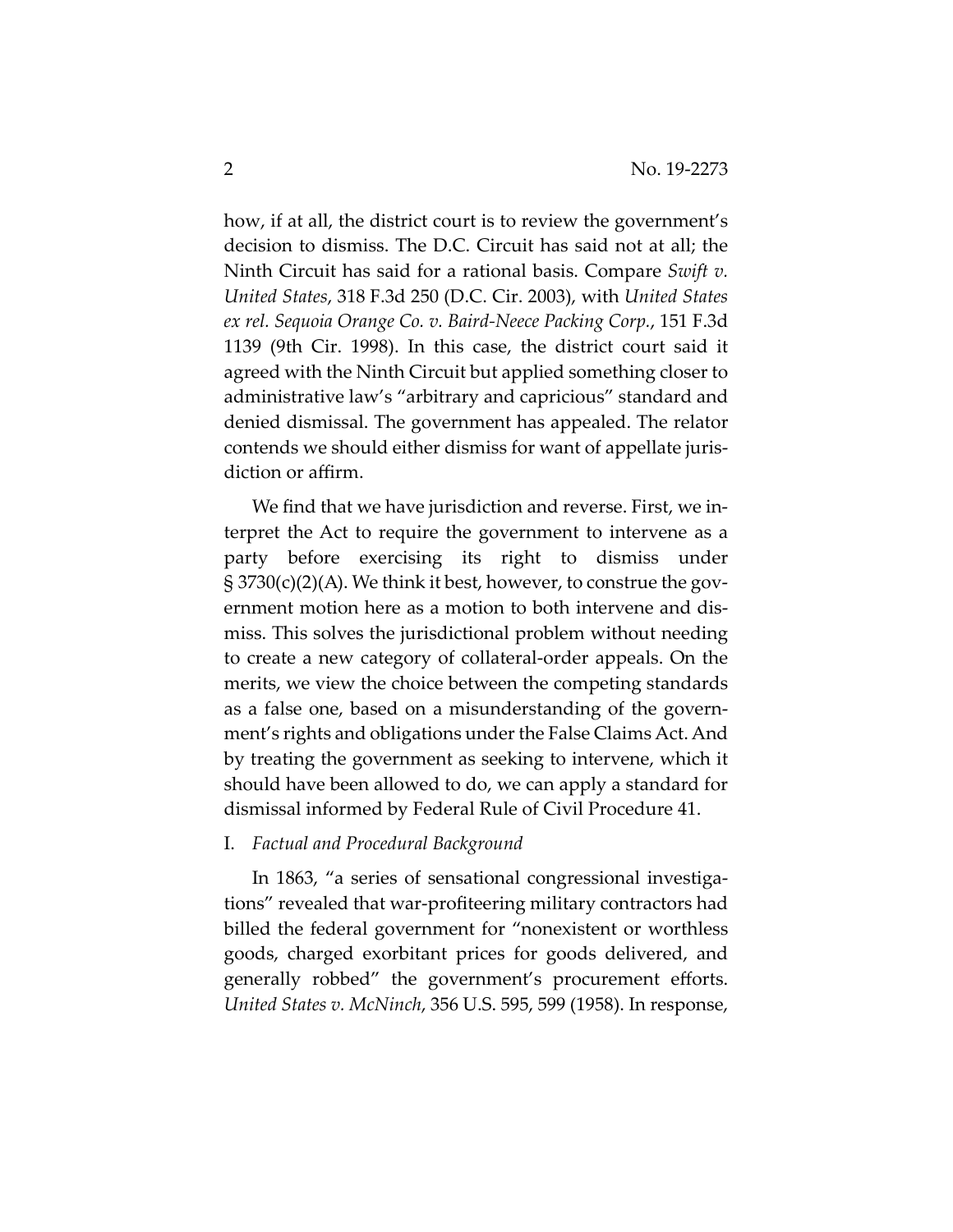Congress passed the False Claims Act, now codified at 31 U.S.C. §§ 3729–3733. The Act authorizes a private person, called a relator, to enforce its terms by filing suit "for the person and for the United States Government." § 3730(b)(1). Suits of this type were once so common that "[a]lmost every" penal statute could be enforced by them. *Adams v. Woods*, 6 U.S. (2 Cranch) 336, 341 (1805). Such suits are called "qui tam" suits, from a Latin tag meaning, "who as well for the lord king as for himself sues in this matter." If the relator's qui tam action is successful, she receives a portion of the recovery as a bounty; the lion's share goes to the government. § 3730(d).

The False Claims Act prohibits, among other acts, presenting to the government "a false or fraudulent claim for payment or approval." § 3729(a)(1)(A). One way to present a false claim is to present to a federal healthcare program a claim for payment that violates the Anti-Kickback Statute, 42 U.S.C. § 1320a-7b(b), which prohibits giving or receiving "remuneration" in return for such programs' business. See 42 U.S.C. § 1320a-7b(g) (violations of the Anti-Kickback Statute also violate the False Claims Act). For a limited liability company called Venari Partners, doing business as the "National Health Care Analysis Group," this law presented a business opportunity.

Venari Partners has four members (Sweetbriar Capital, LLC; 101 Partners, LLC; Min-Fam-Holding, LLC; and Uptown Investors, LP), themselves composed of one or two individual investors, six in total. Venari Partners formed eleven daughter companies, each for the single purpose of prosecuting a separate qui tam action. All eleven actions allege essentially identical violations of the False Claims Act via the Anti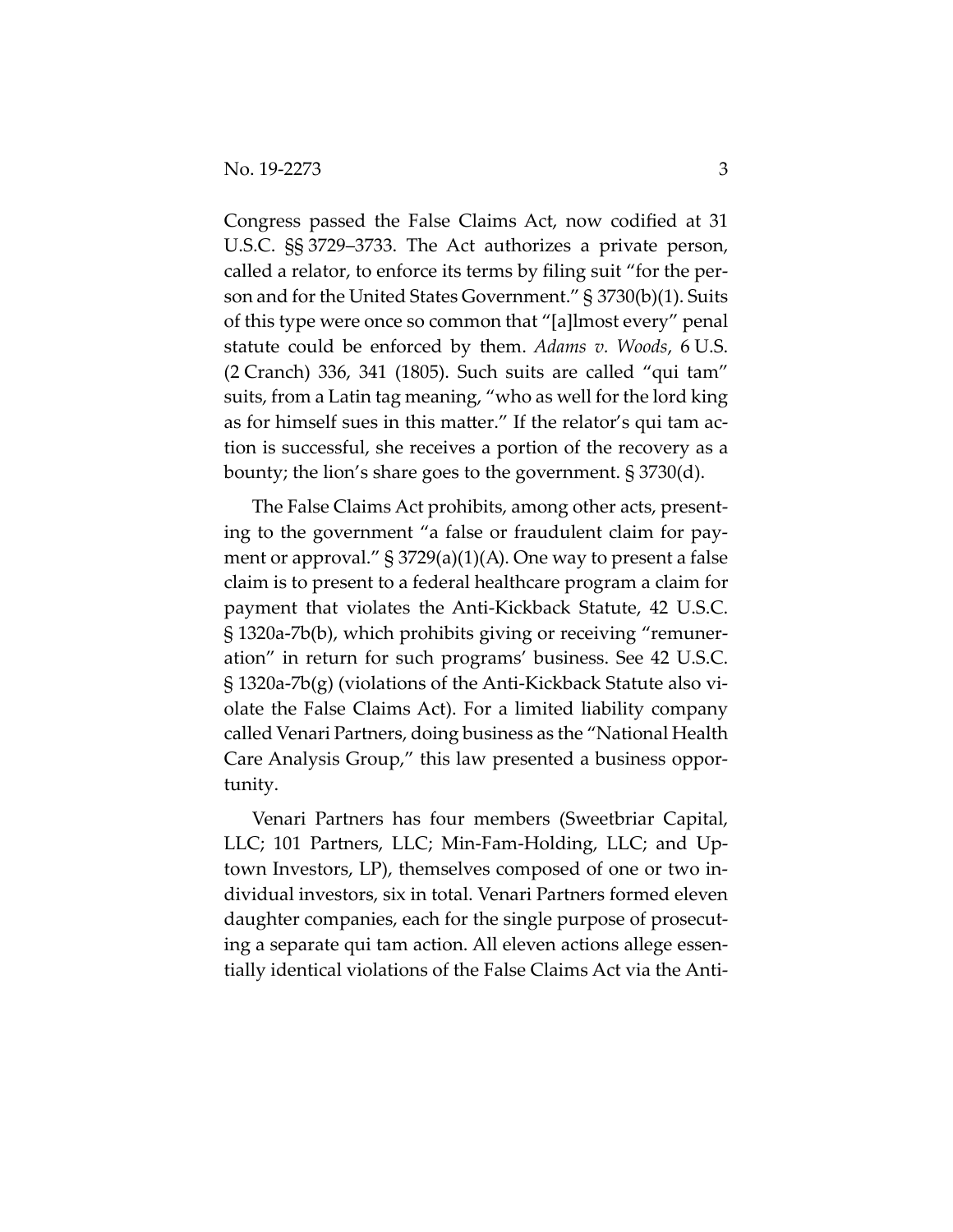Kickback Statute by dozens of defendants in the pharmaceutical and related industries across the country.

The relator in this case is CIMZNHCA, LLC, one of those Venari companies. Its complaint, filed in 2017 in the Southern District of Illinois, alleges that defendants illegally paid physicians for prescribing or recommending Cimzia, a drug manufactured by defendant UCB, Inc. to treat Crohn's disease, to patients who received benefits under federal healthcare programs. The relator alleges that the illegal kickbacks took the form of free education services provided by nurses to physicians and their patients and free reimbursement support services, that is, assistance with insurance paperwork.

Once the relator filed this action, the government had the right "to intervene and proceed" as the plaintiff with the "primary responsibility" for prosecuting it. 31 U.S.C. §§ 3730(b)(2), 3730(c)(1). The government chose not to exercise that right. The False Claims Act also gives the government the right to dismiss the action over the relator's objection if the relator is provided notice and an opportunity for a hearing. § 3730(c)(2)(A). This right the government has sought to exercise. On December 17, 2018, the government filed a motion to dismiss, representing that it had investigated the Venari companies' claims, including CIMZNHCA's, and found them "to lack sufficient merit to justify the cost of investigation and prosecution and otherwise to be contrary to the public interest." The district court held a hearing on the government's motion and issued an opinion denying it.

The court considered first what standard of review applied to the government's motion under  $\S 3730(c)(2)(A)$ , which itself supplies none. The government urged adoption of the standard announced in *Swift v. United States*, 318 F.3d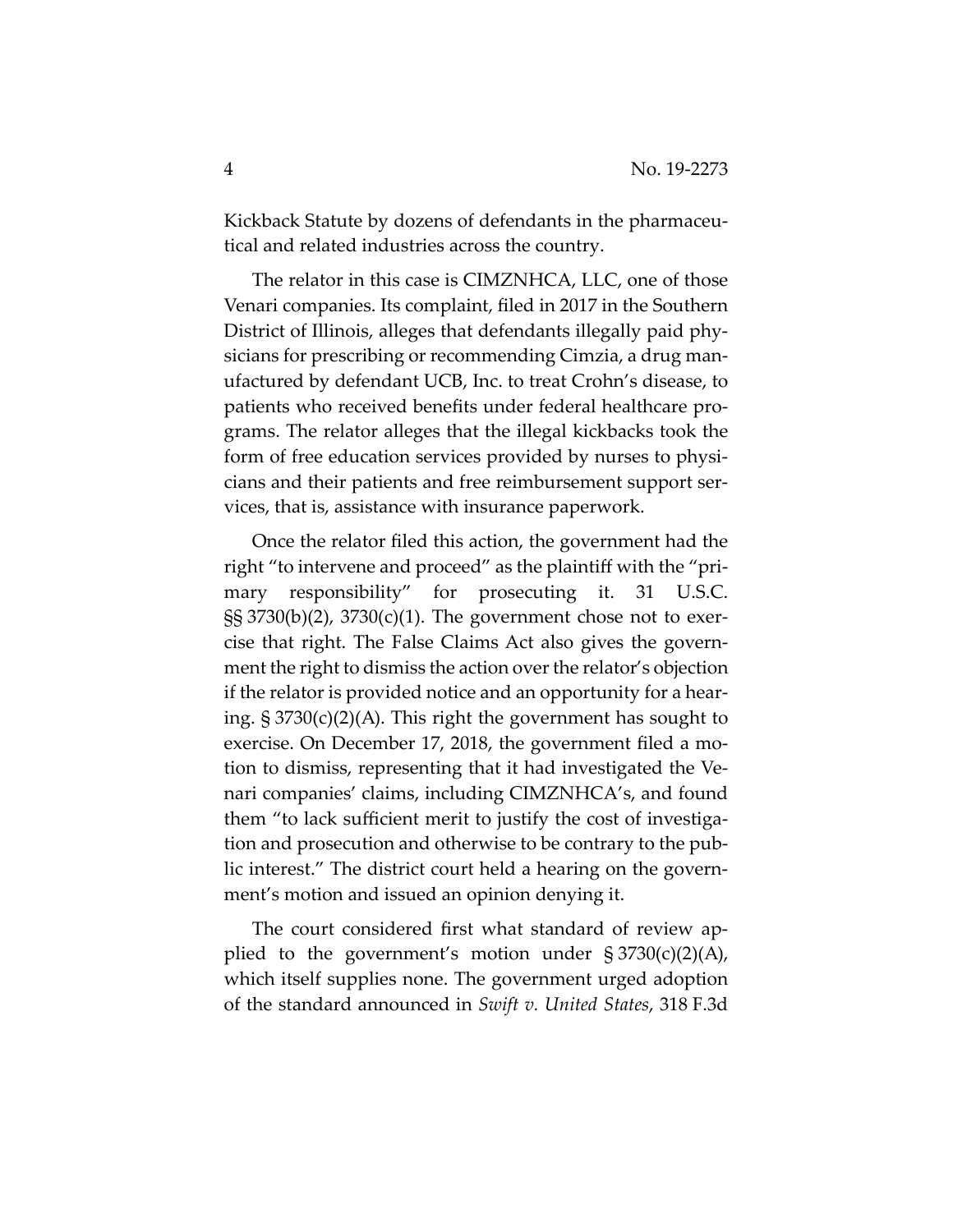250, 253 (D.C. Cir. 2003), which gives the government "unfettered" discretion to dismiss. Relator argued for the more demanding burden-shifting test announced in *United States ex rel. Sequoia Orange Co. v. Baird-Neece Packing Corp.*, 151 F.3d 1139 (9th Cir. 1998). Under that test, the government must first identify a "valid government purpose" and then show "a rational relation between dismissal and accomplishment of the purpose." *Id.* at 1145. If the government does so, the burden shifts to the relator to show that "dismissal is fraudulent, arbitrary and capricious, or illegal." *Id.*

Reasoning that Congress would not command the hollow ritual of convening a hearing on a preordained outcome (no one deliberates about the fall of Troy, as Aristotle said), the district court concluded that *Sequoia Orange* supplied the proper standard. Deeming the government's general evaluation of the Venari companies' claims to be insufficient as to CIMZNHCA in particular, and hearing notes of mere "animus towards the relator" in the government's arguments, the court concluded further that the government's decision to dismiss was "arbitrary and capricious" and "not rationally related to a valid governmental purpose."

After the district court denied its motion to reconsider, the government took this appeal, pending which the district court proceedings have been stayed. Our jurisdiction is contested. On the merits, the government argues that *Swift*, not *Sequoia Orange*, supplies the proper standard and that it satisfied the Ninth Circuit's test in any event. Relator argues that *Swift* should be rejected and that the district court correctly applied *Sequoia Orange*. We conclude first that we have jurisdiction and second that the choice presented to us on the merits is a false one, though the correct answer lies much nearer to *Swift*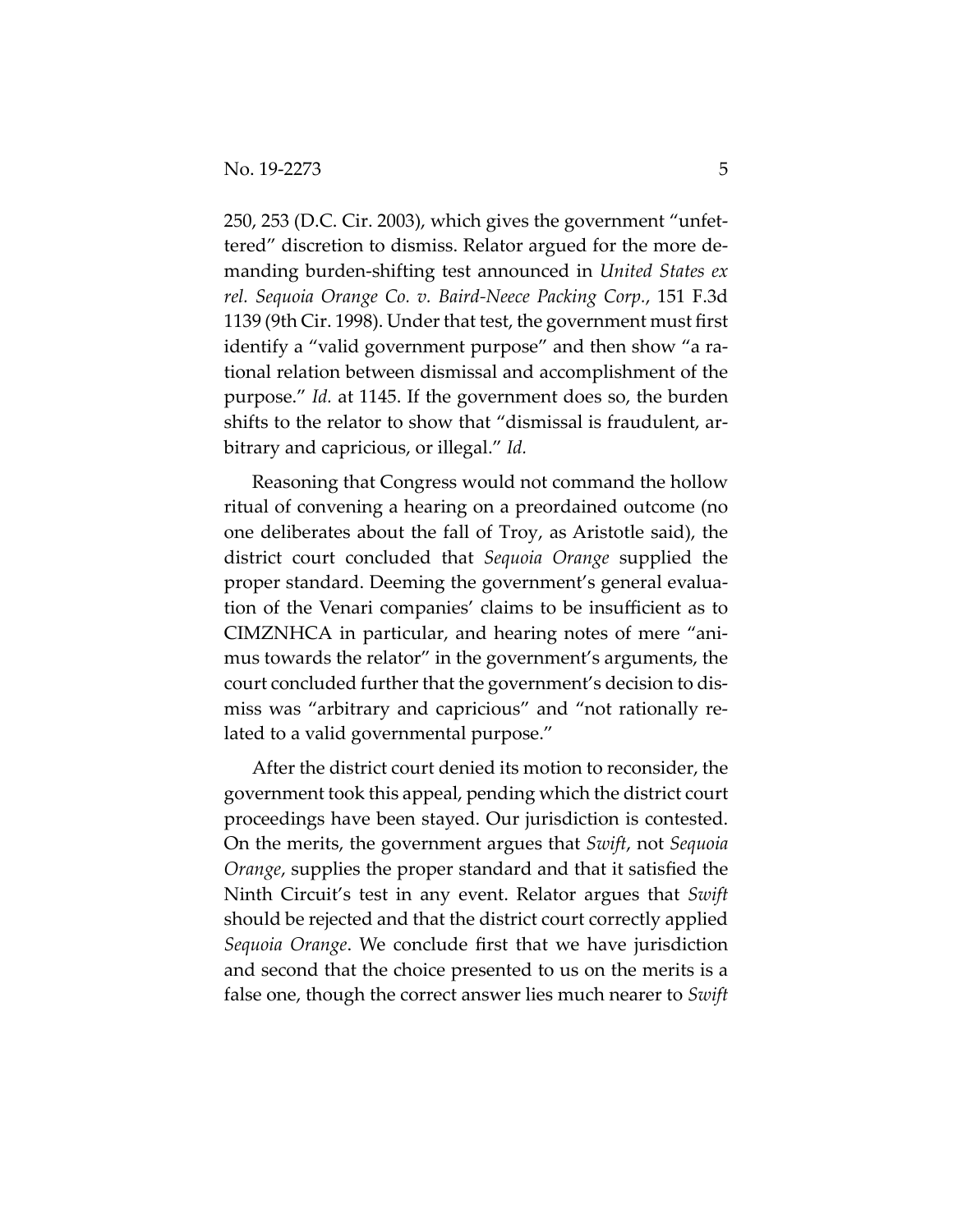than *Sequoia Orange*. We reverse and remand with instructions to dismiss this action.

#### II. *Analysis*

#### A. *The False Claims Act*

We begin with an overview of the False Claims Act's most relevant provisions.<sup>1</sup> A qui tam action under the Act is brought "for the person and for the United States Government" and must be filed "in the name of the Government." 31 U.S.C. § 3730(b)(1). The relator may voluntarily dismiss the action "only if the court and the Attorney General give written consent to the dismissal and their reasons for consenting." *Id.*

The relator's complaint must be filed under seal and may not be served on the defendants until the court so orders. § 3730(b)(2). Upon filing, the relator must serve the government with a copy of the complaint and a "written disclosure of substantially all material evidence" in the relator's possession. *Id.* The government then has sixty days, *id.*, extendable for "good cause shown," § 3730(b)(3), to decide whether "to intervene and proceed with the action" while the complaint remains under seal. § 3730(b)(2). At the end of the seal period, "the Government shall (A) proceed with the action, in which case the action shall be conducted by the Government; or (B) notify the court that it declines to take over the action, in which case the person bringing the action shall have the right to conduct the action."  $\S 3730(b)(4)$ .

Before 1986, if the government intervened in the action, the relator's participation was at an end. In 1986, however,

<sup>&</sup>lt;sup>1</sup> The text of 31 U.S.C. § 3730(b)–(c) is attached as an appendix to this opinion.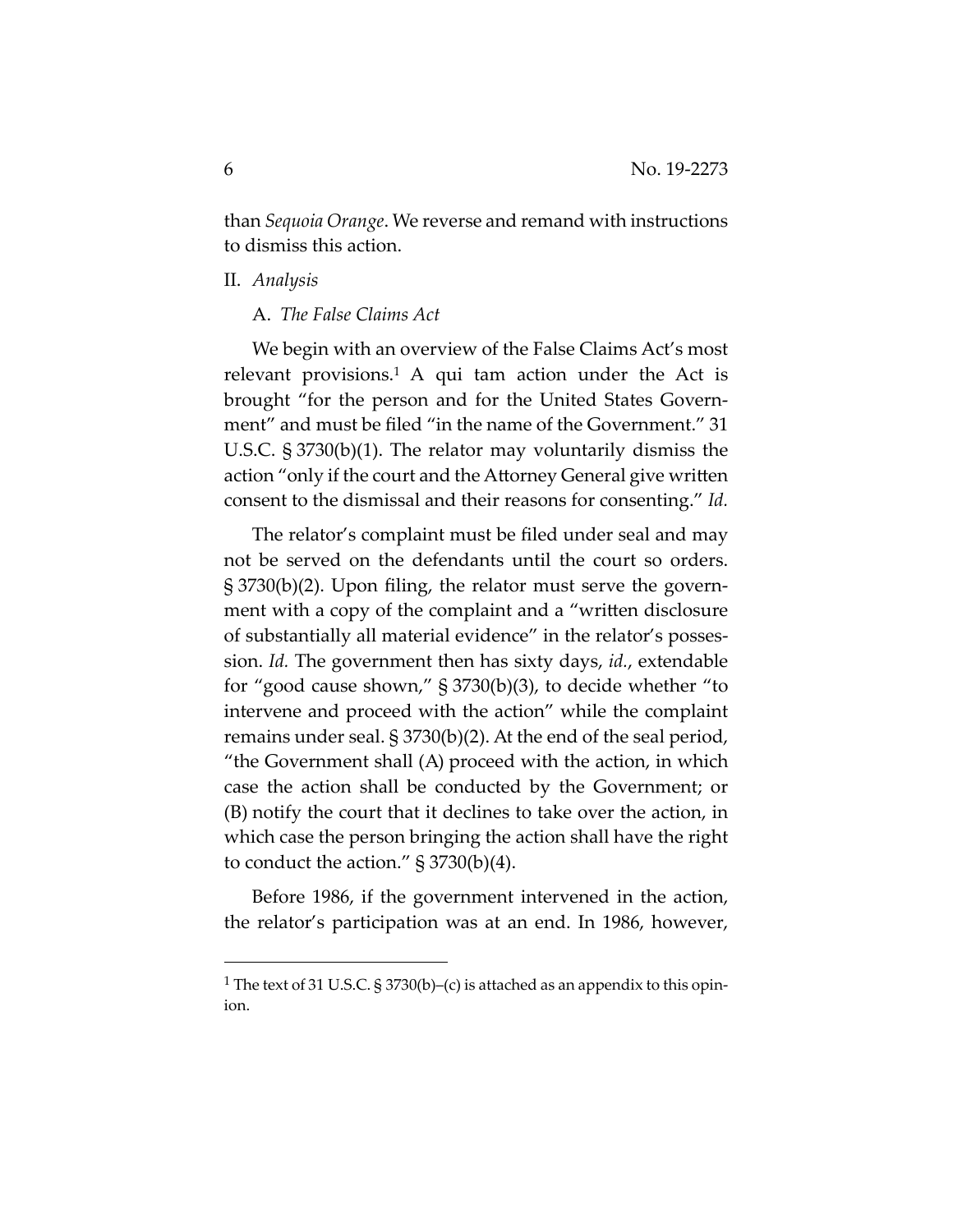Congress amended the False Claims Act to allow for the relator's continued participation even after the government intervenes. Allowing two plaintiffs has given rise to a new set of tensions that the provisions at the heart of this case were designed to manage. See *Sequoia Orange*, 151 F.3d at 1143–44, citing *United States ex rel. Kelly v. Boeing Co.*, 9 F.3d 743, 745 (9th Cir. 1993), among others. "If the Government proceeds with the action," it assumes "primary responsibility" for prosecuting it.  $\S 3730(c)(1)$ . The relator retains "the right to continue as a party to the action," but critically for our purposes, that right is "subject to the limitations set forth in paragraph (2)." *Id.*

The most relevant of these limits is the government's right to dismiss the action:

> The Government may dismiss the action notwithstanding the objections of the person initiating the action if the person has been notified by the Government of the filing of the motion and the court has provided the person with an opportunity for a hearing on the motion.

§ 3730(c)(2)(A). The other limits are the government's right to settle the action "notwithstanding the objections of the person initiating the action if the court determines, after a hearing, that the proposed settlement is fair, adequate, and reasonable under all the circumstances,"  $\S 3730(c)(2)(B)$ ; the government's right to seek a court order restraining the relator's abusive litigation conduct,  $\S 3730(c)(2)(C)$ ; and the defendant's right to do the same.  $\S 3730(c)(2)(D)$ .

"If the Government elects not to proceed with the action," the relator "shall have the right to conduct the action." § 3730(c)(3). The relator's sole obligations to the government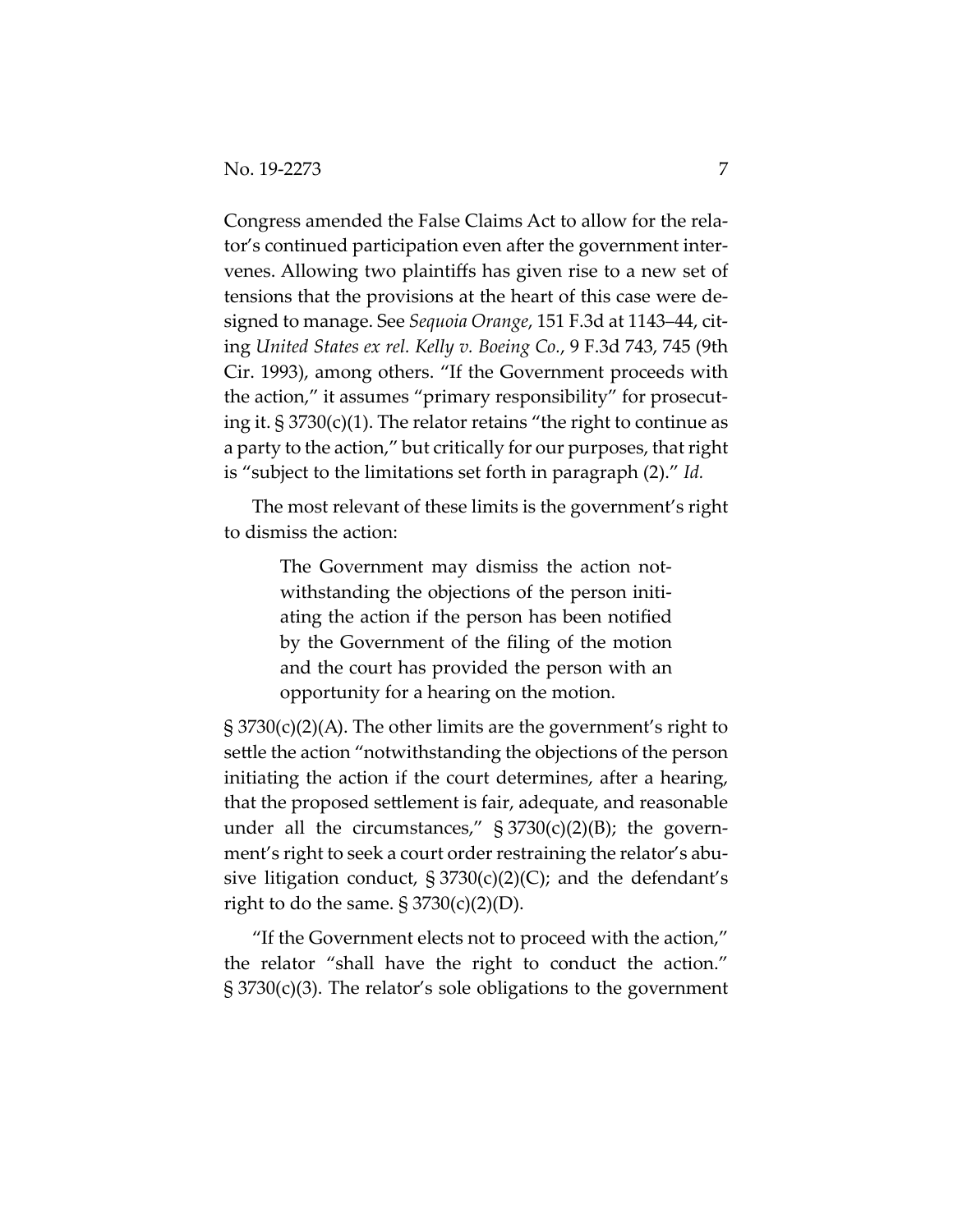thereafter are to supply it on request with copies of all pleadings and, at the government's expense, copies of all deposition transcripts. *Id.* The court may "nevertheless permit the Government to intervene at a later date upon a showing of good cause." *Id.* "Whether or not the Government proceeds with the action," the government may seek a stay of discovery if it would interfere with an ongoing investigation into the same facts.  $\S 3730(c)(4)$ . Finally, if the government elects to pursue "any alternate remedy" for the challenged conduct, the relator may not be cut out; she has "the same rights" in the alternate proceeding as in the qui tam action.  $\S 3730(c)(5)$ .

# B. *Appellate Jurisdiction: Appeal from the Denial of a Motion to Intervene*

We must decide our jurisdiction first. *West v. Louisville Gas & Elec. Co.*, 920 F.3d 499, 503 (7th Cir. 2019). Ordinarily we have appellate jurisdiction of the district courts' final judgments under 28 U.S.C. § 1291 and a few categories of interlocutory orders under § 1292. Denials of motions to dismiss rarely fit into those categories, but the government argues here that the denial of its motion to dismiss under 31 U.S.C. § 3730(c)(2)(A) was a "collateral order," not a final judgment but by a "practical construction" of 28 U.S.C. § 1291 still a "final decision" within its terms. See *Ott v. City of Milwaukee*, 682 F.3d 552, 554 (7th Cir. 2012) (internal quotation marks omitted). We see no need to create a new category of appealable collateral orders. In substance, the government appeals a denial of what should be deemed a motion to intervene and then to dismiss. It is well established that denials of motions to intervene are appealable.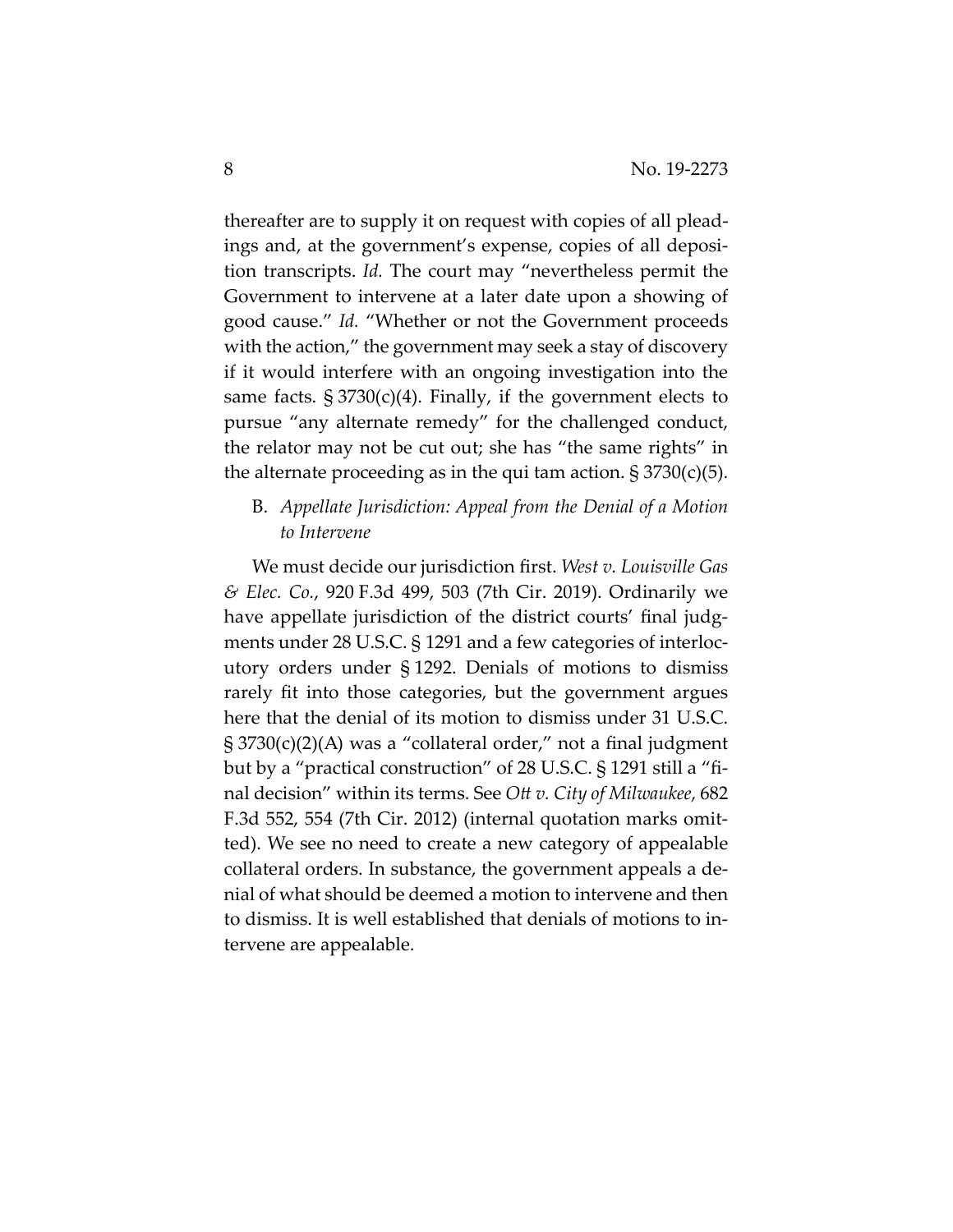Collateral orders are orders that are final with respect to the issue they decide and important enough to be immediately appealable. *Mohawk Industries v. Carpenter*, 558 U.S. 100, 103 (2009), citing *Cohen v. Beneficial Indus. Loan Corp.*, 337 U.S. 541, 546 (1949). Protecting the default rule of one appeal per case, however, means that the universe of appealable collateral orders "must remain narrow and selective in its membership." *Mohawk Industries*, 558 U.S. at 113, quoted in *Ott*, 682 F.3d at 555. The question is not whether the particular order is collateral but whether "the entire category" of orders to which it belongs is. *JPMorgan Chase Bank, N.A. v. Asia Pulp & Paper Co.*, 707 F.3d 853, 868 (7th Cir. 2013), quoting *Mohawk*, 558 U.S. at 107.

This categorical analysis is difficult here because the type of order appealed here is very rare. In the history of the False Claims Act since 1986, the government tells us, only one other district court has denied its  $\S 3730(c)(2)(A)$  motion to dismiss, which the Ninth Circuit recently declined to hold a collateral order.2 The power of a non-party to force dismissal of another's lawsuit is otherwise unheard of in our law. See, e.g., Fed. R. Civ. P. 17(a)(3) (real party in interest must "ratify, join,

<sup>2</sup> *United States v. Academy Mortgage Corp.*, No. 3:16-cv-02120-EMC, 2018 WL 3208157, at \*2–\*3 (N.D. Cal. June 29, 2018), appeal dismissed sub nom. *United States ex rel. Thrower v. Academy Mortgage Corp.*, No. 18-16408, \_\_\_ F.3d \_\_\_, 2020 WL 4462130 (9th Cir. Aug. 4, 2020). The Ninth Circuit in *Thrower* rejected the government's argument that an order denying a motion to dismiss under 31 U.S.C. § 3730(c)(2)(A) is appealable as a collateral order. The *Thrower* court was not presented with and did not consider the possibility of treating the government's motion to dismiss as a motion both to intervene and to dismiss, as suggested in *Swift v. United States*, 318 F.3d 250, 252 (D.C. Cir. 2003), which is the path we follow in finding that we have jurisdiction over this appeal, as explained below.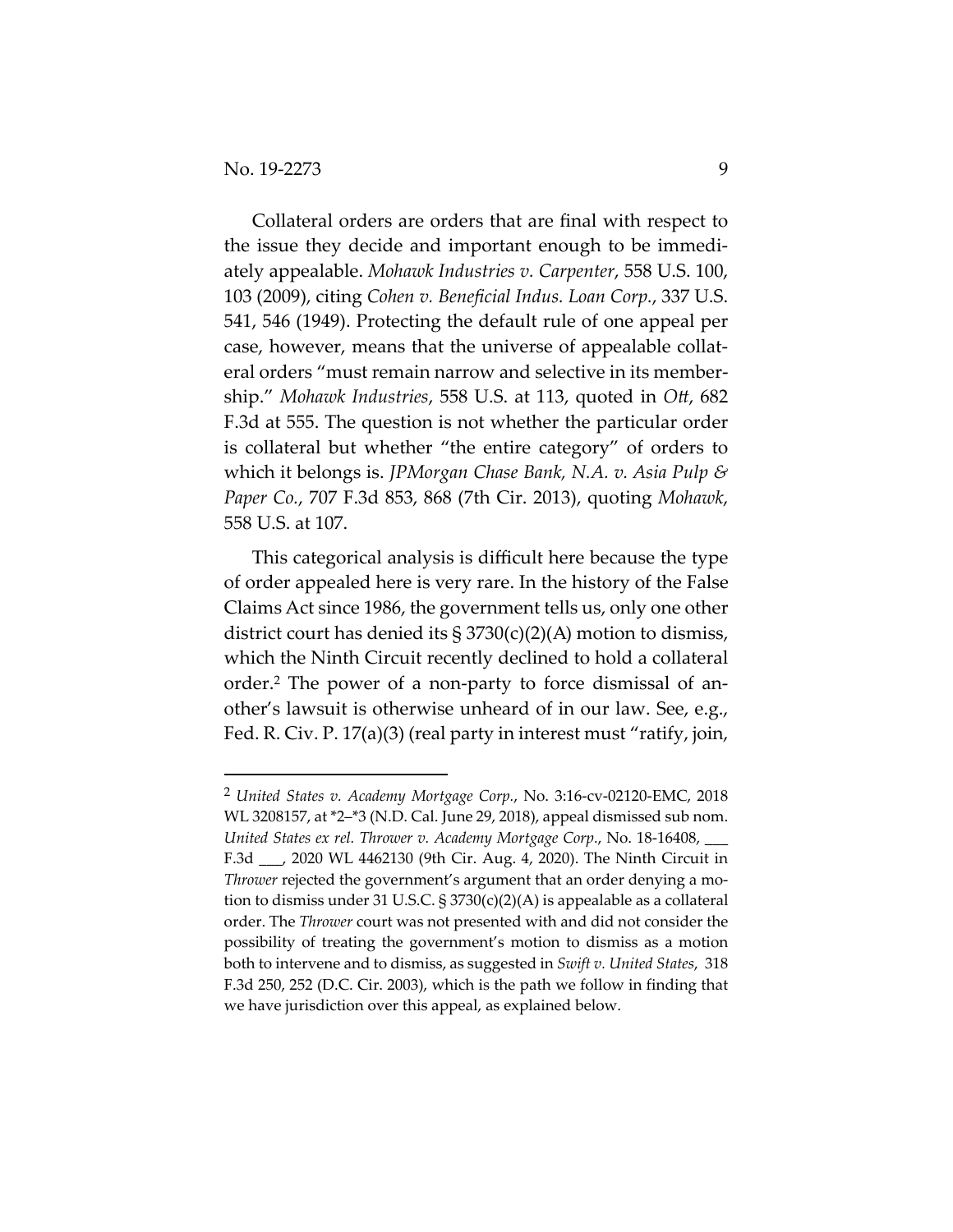or be substituted into" action brought on its behalf); *Minneapolis-Honeywell Regulator Co. v. Thermoco, Inc.*, 116 F.2d 845, 847 (2d Cir. 1941) (L. Hand, J.) ("[T]he companies could not make any motion unless they became parties … although they might … have combined a motion to intervene with a motion to dismiss.").

#### 1. *Eisenstein, Footnote 2*

The government argues that the jurisdictional issue has already been resolved in its favor by *United States ex rel. Eisenstein v. City of New York*, 556 U.S. 928 (2009), the Supreme Court's most recent word on the relationship between the relator and the government in a qui tam case in which the government has declined to intervene. The holding of *Eisenstein* is that, absent intervention, the government is not a "party" for the purpose of determining applicable appeal deadlines. 556 U.S. at 937; see 28 U.S.C. § 2107(b) (deadline where United States is "party"); Fed. R. App. P. 4(a)(1)(B) (same). Along the way, the Court observed that, the government's non-party status notwithstanding, it need not intervene to appeal "any order" in a qui tam suit. 556 U.S. at 931 n.2. Rather, its immediate appeal would lie from the relator's voluntary dismissal of the case without the government's written consent. *Id.*, citing 31 U.S.C. § 3730(b)(1). And denials of motions to intervene have long been held immediately appealable. *Id.*, citing § 3730(c)(3).

The government maintains there is "no basis for distinguishing" *Eisenstein*'s examples from an order *denying* a motion to a dismiss under  $\S 3730(c)(2)(A)$ . But the bases are obvious: voluntary dismissal ends the case, and the immediate appealability of a denial of intervention is even older than the collateral-order doctrine announced in *Cohen*. See *Brotherhood*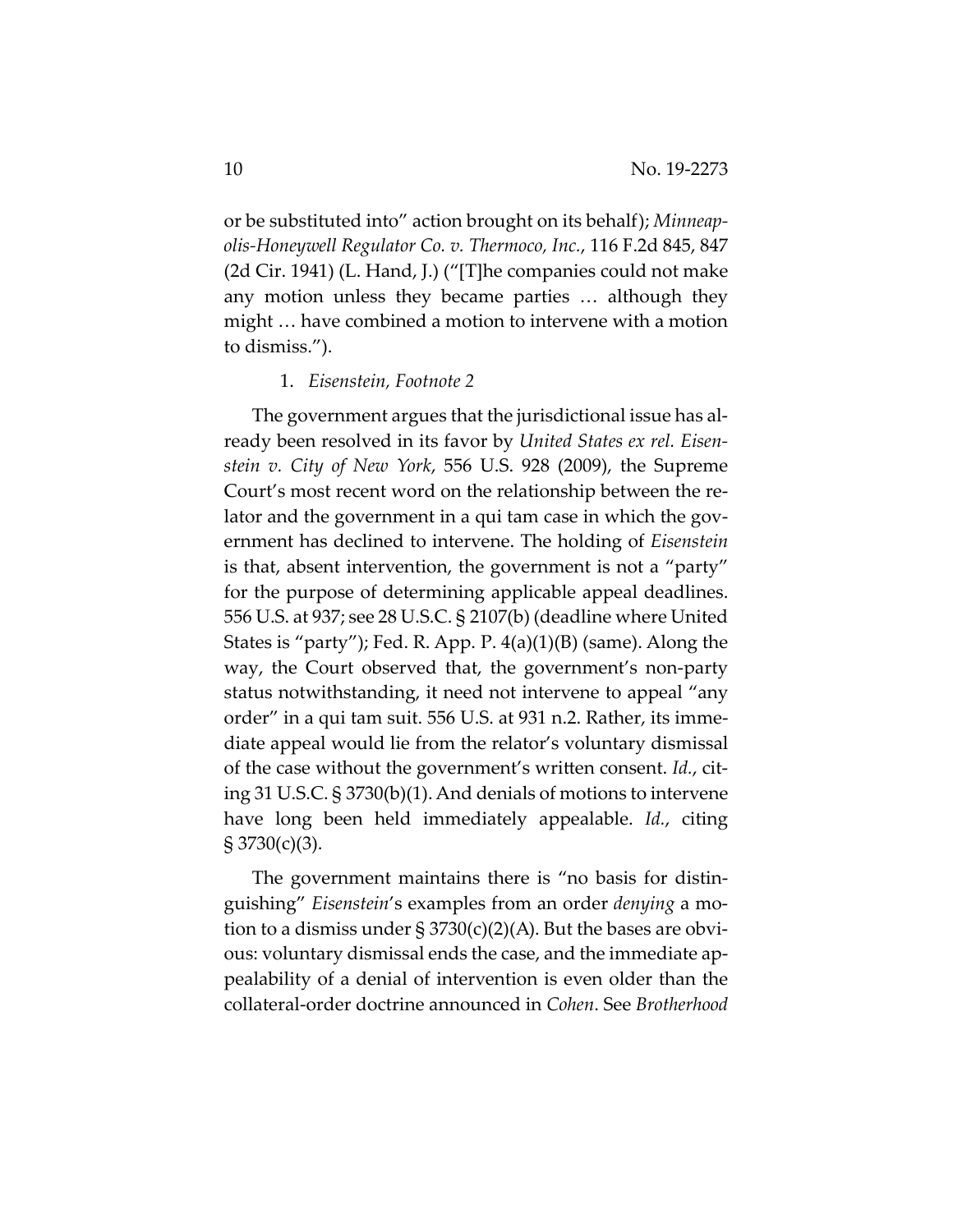*of R.R. Trainmen v. Baltimore & Ohio R.R. Co.*, 331 U.S. 519, 524– 25 (1947). Footnote 2 of *Eisenstein* does not stand for the proposition stated by the government. It nonetheless indicates the correct path to solving the jurisdictional problem: treat the government's motion to dismiss as a motion both to intervene and to dismiss.

#### 2. *Intervention in Substance*

An intervenor comes between the original parties to ongoing litigation and interposes between them its claim, interest, or right, which may be adverse to either or both of them. See *Eisenstein*, 556 U.S. at 933; *Rocca v. Thompson*, 223 U.S. 317, 330–31 (1912). That is exactly what the government wants to do here. The government claims a superior right to dispose of this lawsuit between the relator and the defendants by ending it on terms it deems suitable. The relator holds the present statutory right "to conduct the action," 31 U.S.C. § 3730(b)(4)(B), as well as a partial congressional assignment of any resulting damages, *Vermont Agency of Nat. Res. v. United States ex rel. Stevens*, 529 U.S. 765, 773 (2000), both of which the government asserts the right to nullify. The defendants, as their pending motions to dismiss reveal, desire the finality of a dismissal with prejudice. The government asserts the right to deny defendants that finality by having the action dismissed with prejudice as to the relator but without prejudice as to it. In sum, the government wants a say—the final say in conducting this lawsuit. The district court's order denying that wish is in substance an order denying a motion to intervene.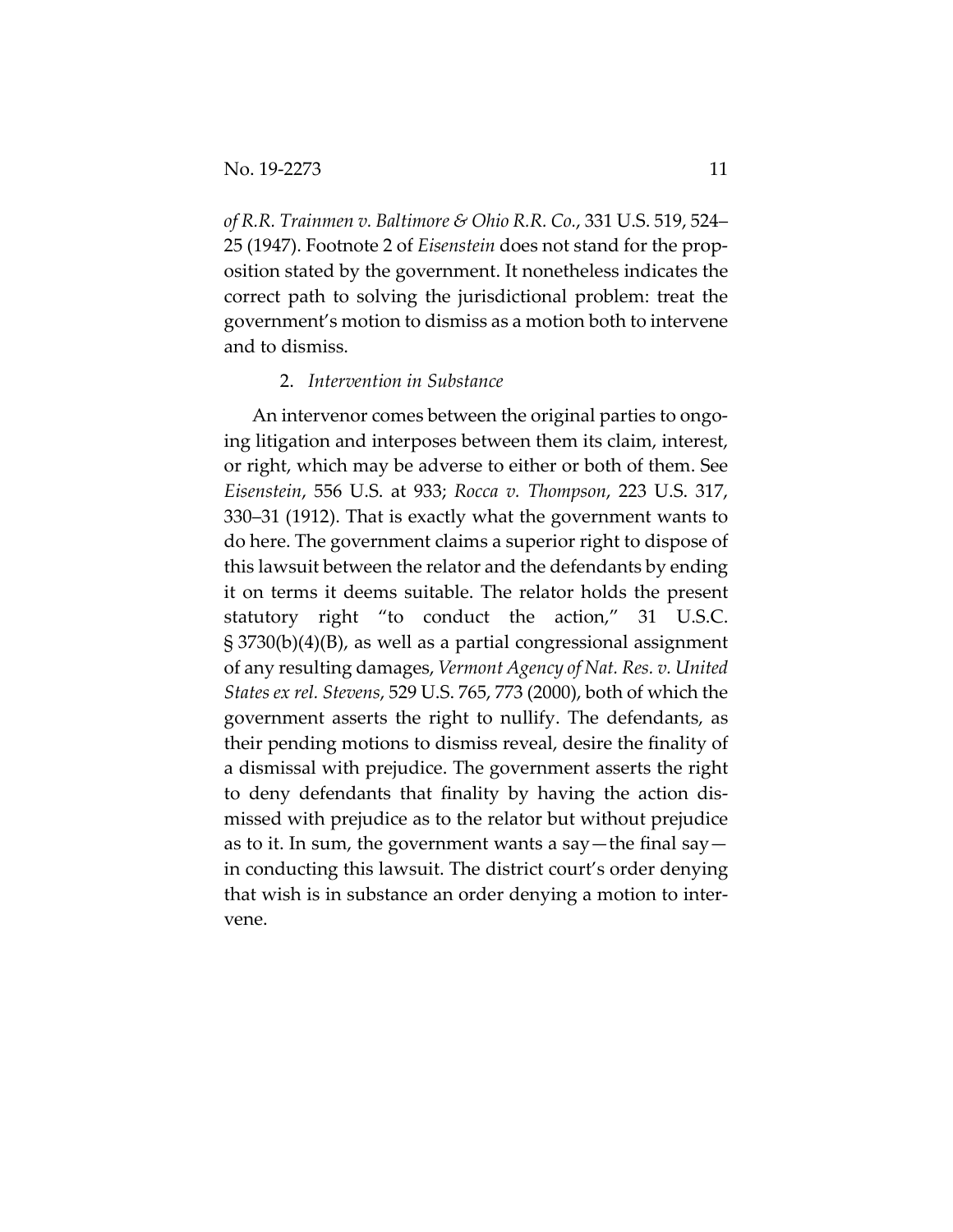#### 3. *Intervention in Form*

There is another reason to construe for jurisdictional purposes the government's motion to dismiss as a motion to intervene and dismiss: it ought to have been filed that way to begin with. Cf. *Swift v. United States*, 318 F.3d 250, 252 (D.C. Cir. 2003) (if government were required to intervene before dismissing, "we could construe the government's motion to dismiss as including a motion to intervene").

As a matter of form, the government did not move to intervene before filing its motion to dismiss under § 3730(c)(2)(A). Several courts of appeals have expressly or tacitly endorsed its prerogative not to do so. *Chang v. Children's Advocacy Ctr. of Del.*, 938 F.3d 384, 386 (3d Cir. 2019); *Ridenour v. Kaiser-Hill Co.*, 397 F.3d 925, 933–34 (10th Cir. 2005); *Swift*, 318 F.3d at 251–52; *United States ex rel. Kelly v. Boeing Co.*, 9 F.3d 743, 753 n.10 (9th Cir. 1993); see also *United States v. Everglades Coll., Inc.*, 855 F.3d 1279, 1285–86 (11th Cir. 2017) (settlements under § 3730(c)(2)(B)). These decisions did not address appeals of denials of dismissal, but adhering to them in this case of a denial would require in effect creation of a new category of appealable collateral orders. The Supreme Court has firmly discouraged that step. See *Mohawk*, 558 U.S. at 113–14.

There is a better solution. We read the False Claims Act as requiring the government to intervene before exercising any right under § 3730(c)(2). Accord, *United States ex rel. Poteet v. Medtronic, Inc.*, 552 F.3d 503, 519 (6th Cir. 2009) ("Section  $3730(c)(2)(A)$  applies only when the government has decided to 'proceed[] with the action' and has assumed 'primary responsibility for prosecuting the action.'").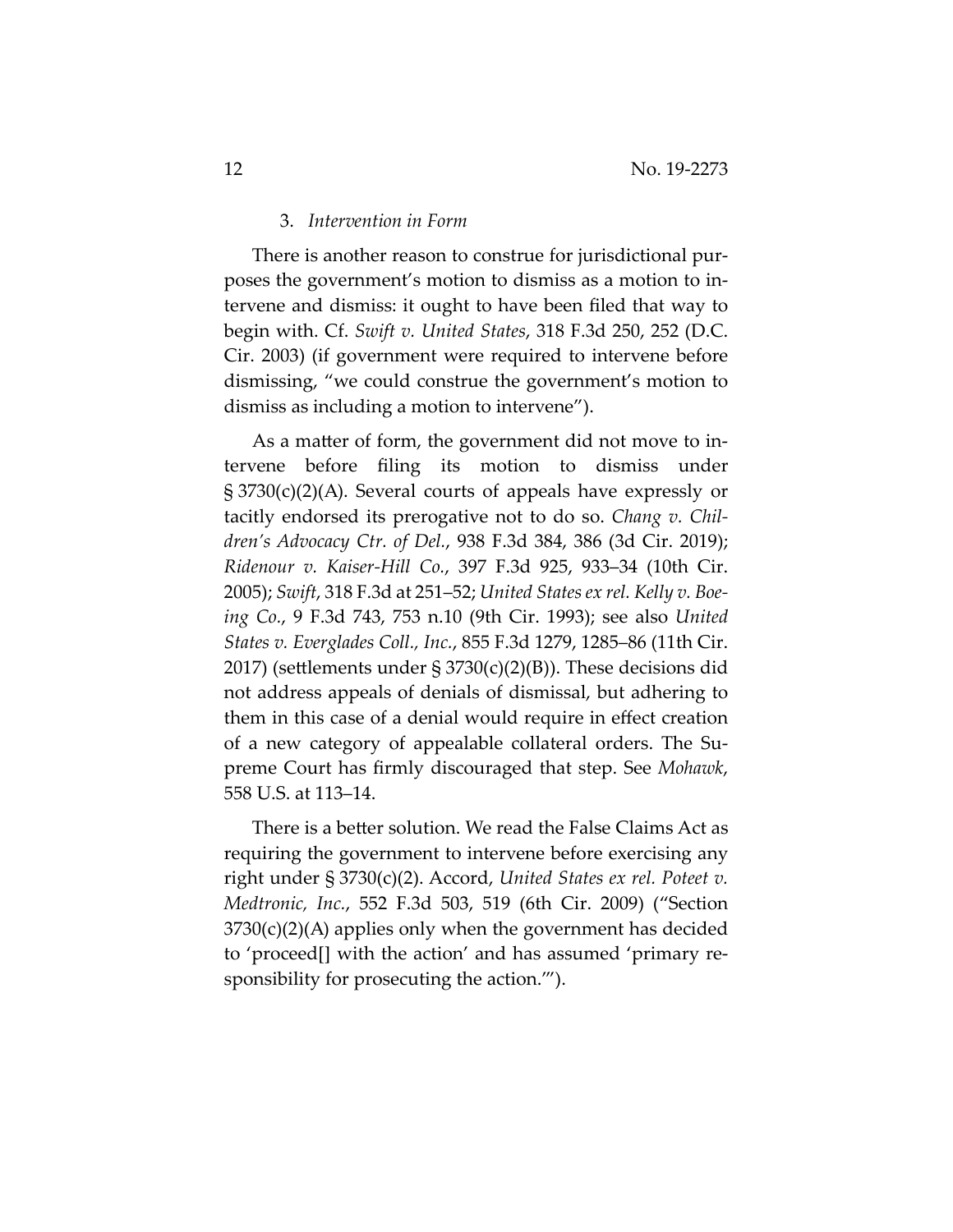#### a. *Text and Structure of § 3730(c)*

To explain our solution of the jurisdictional problem, we begin with the statute's text. E.g., *Ross v. Blake*, 136 S. Ct. 1850, 1856 (2016). Subsection (c) of § 3730 bears the heading, "Rights of the parties to qui tam actions." One would thus expect subsection (c) to treat the rights of *parties* to qui tam actions, which the government is not unless and until "it intervenes in accordance with the procedures established by federal law." *Eisenstein*, 556 U.S. at 933. In fact, the structure of subsection (c) guides its proper interpretation as to which rights litigants possess under which procedural circumstances. See *Ortega v. Holder*, 592 F.3d 738, 743 (7th Cir. 2010) ("we must consider not only the words of the statute, but also the statute's structure."). Each paragraph of subsection  $(c)$  except paragraph (2)—announces at its outset the procedural posture to which it applies. Paragraph (1) applies "If the Government proceeds with the action." Paragraph (3) applies "If the Government elects not to proceed with the action." Paragraph (4) applies "Whether or not the Government proceeds with the action." Paragraph (5) applies "Notwithstanding subsection (b)," that is, notwithstanding the relator's qui tam action altogether. Where, then, does paragraph (2) fit into this structure?

Nowhere, the D.C. Circuit answered in *Swift*. According to *Swift*, paragraph (2) is entirely free-floating; it is not "constrained by" and operates "independent[ly] of" the rest of subsection (c), including specifically paragraph (1). 318 F.3d at 252. There are several reasons to question this reading. First, it makes surplusage of paragraph (4)'s introductory phrase, "Whether or not the Government proceeds with the action." But see, e.g., *Reiter v. Sonotone Corp.*, 442 U.S. 330, 339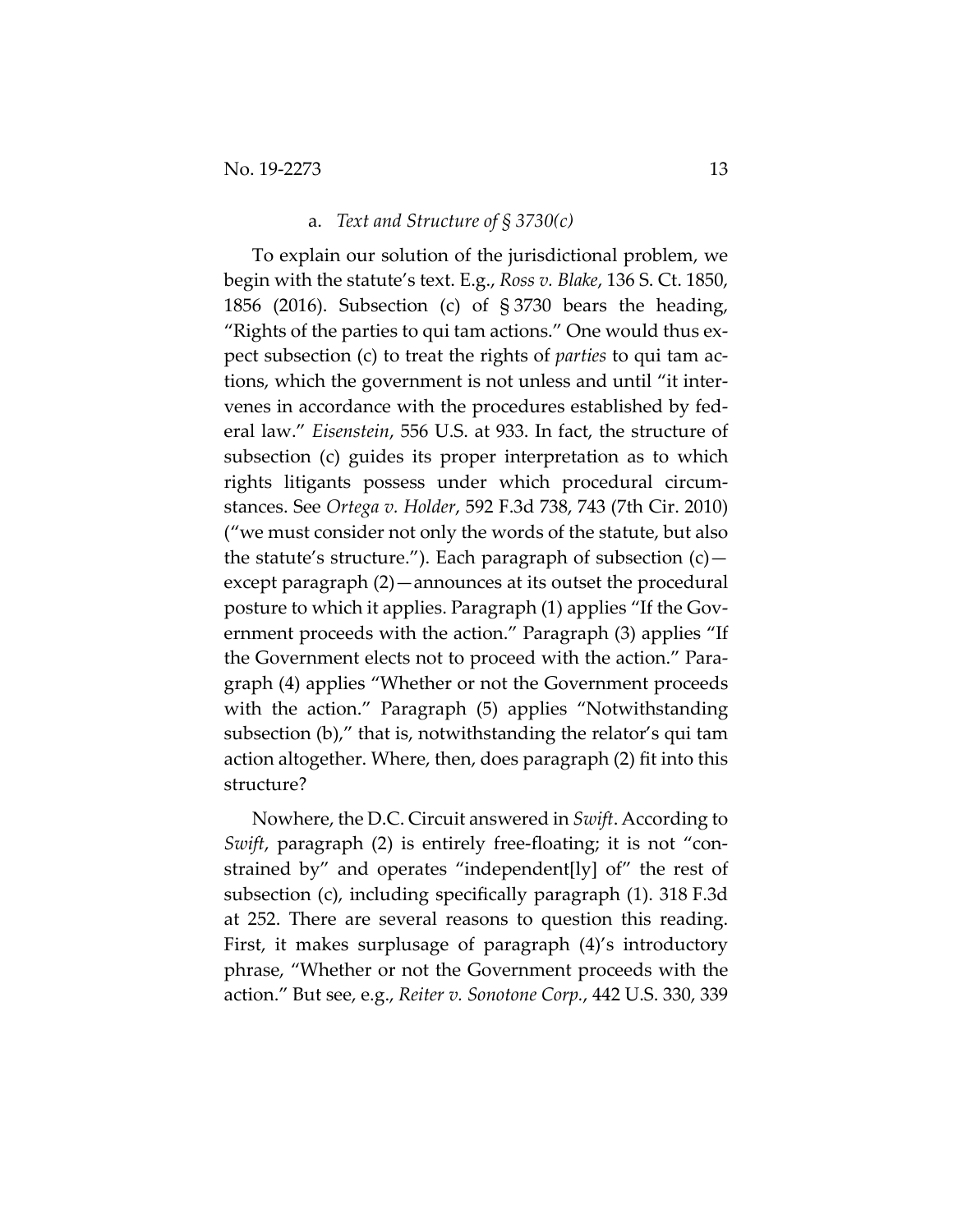(1979) (anti-surplusage canon); see also Antonin Scalia & Bryan A. Garner, *Reading Law* 156 (2012) ("Material within an indented subpart relates only to that subpart."). If the background assumption of subsection (c) were that each of its paragraphs applied no matter whether the government had intervened, Congress would not have specified that paragraph (4), and only paragraph (4), applies "Whether or not the Government proceeds with the action."

The *Swift* analysis also makes surplusage of the provision in paragraph (1) that a post-intervention relator has the right to continue as a party "subject to the limitations set forth in paragraph (2)." Again, if the government enjoyed its rights under paragraph (2) under all circumstances and in any posture, there would have been no reason to specify that the relator's continued participation as a party, and only the relator's continued participation as a party, is "subject to" paragraph (2).

Along these lines, § 3730(b)(4)(B) gives the relator "the right to conduct the action"—without qualification—when the government has declined to intervene. That phrase is picked up by paragraph (c)(3), which provides that, "If the Government elects not to proceed with the action," the relator "shall have the right to conduct the action," while reserving certain rights (to be served with copies of certain papers, to intervene later for good cause) to the government. Thus, when Congress wanted to qualify the relator's "right to conduct the action" absent intervention, it did so in paragraph (c)(3). It would be odd if the unqualified "right to conduct the action" in subparagraph (b)(4)(B) and the nearly unqualified "right to conduct the action" in paragraph  $(c)(3)$  were in fact the profoundly qualified right to conduct the action so long as the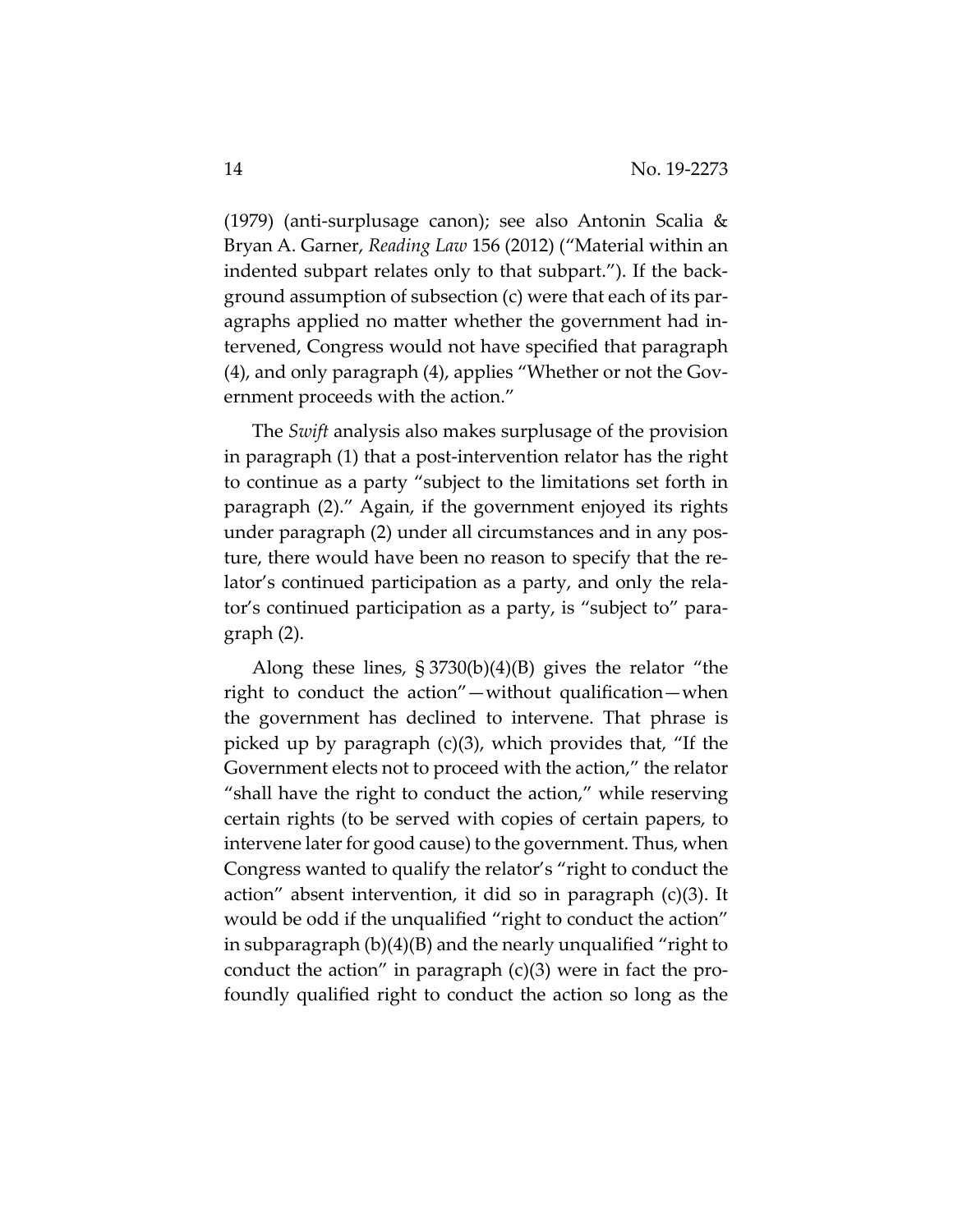government does not wish to have it dismissed or settled under subparagraphs (c)(2)(A) or (B)—neither of which even mentions the relator's "right to conduct the action."

So where does paragraph (2) best fit in? The second half of the paragraph plainly operates against the backdrop of government intervention. Specifically, subparagraph (C) provides for "limitations" on the relator's participation where its "unrestricted participation … would interfere with or unduly delay *the Government's prosecution* of the case." (Emphasis added.) Similarly, subparagraph (D) provides that the relator's "participation" may be "limit[ed]" where its "unrestricted participation" would harass or unduly burden the defendant. Obviously a defendant cannot "restrict the participation" of its sole adversary in a lawsuit. We find subparagraph (D) even more telling than subparagraph (C) for our purposes because subparagraph (C) makes the government's participation explicit while subparagraph (D) tacitly assumes it—suggesting that so too does the rest of paragraph (2).

We conclude that paragraph (2) fits in best right where paragraph (1) puts it: as a limit on the right of the relator to continue as a party after the government has intervened. It can have no other independent operation without disrupting the structure of the statute as a whole. *Swift* reasoned that, to justify this reading, "either  $\S 3730(c)(2)$  would have to be a subsection of  $\S 3730(c)(1)$ —which it is not—or  $\S 3730(c)(2)$ would have to contain language stating that it is applicable only in the context of  $\S 3730(c)(1)$ —which it does not." 318 F.3d at 252. The first minor premise, that paragraph (c)(2) is not a subsection of paragraph (c)(1), is true as a typographic matter but otherwise fails to capture how the five paragraphs of subsection (c) relate to one another in text and logic. As our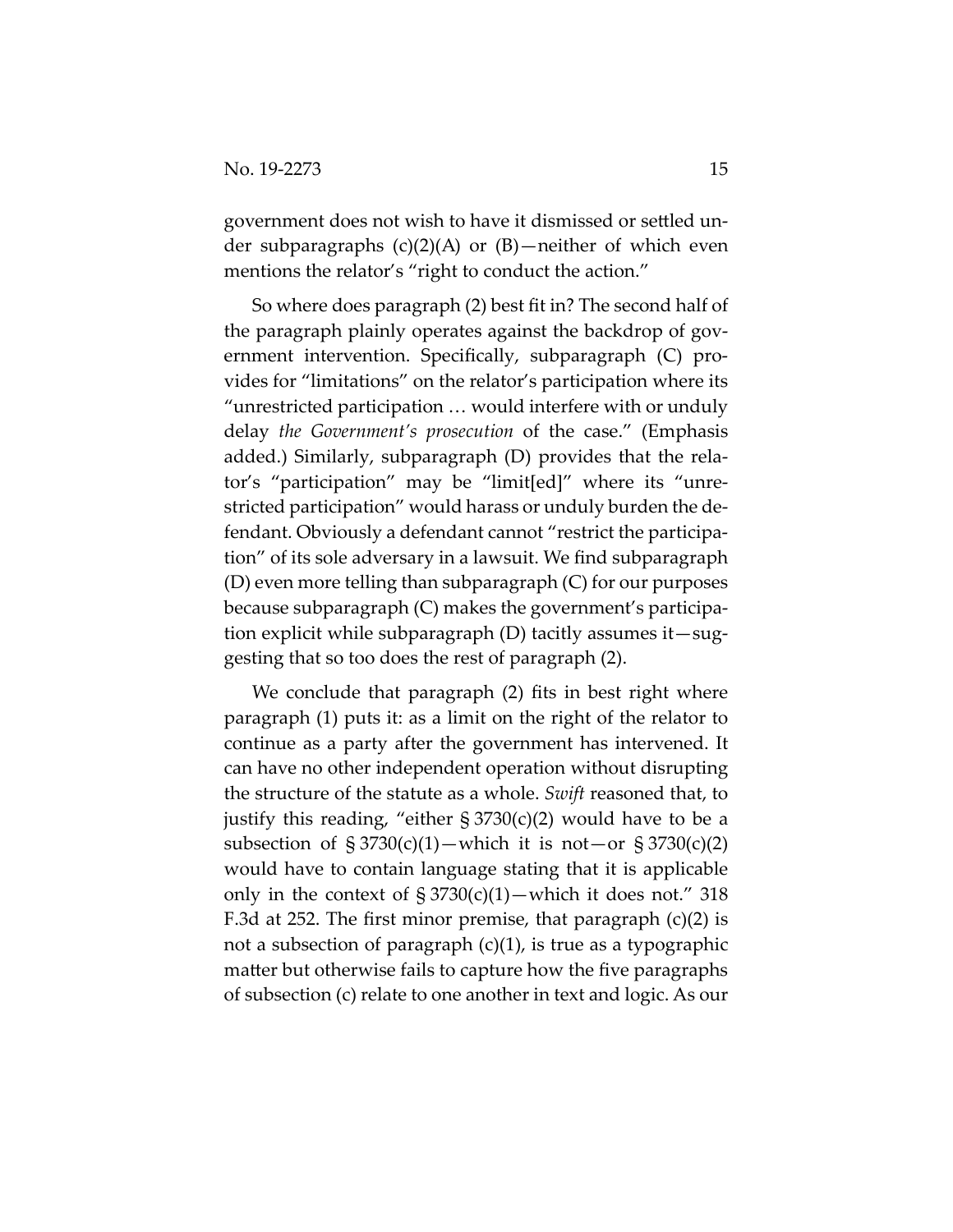premises differ, so too does our conclusion: paragraph (c)(2) is better read to operate only "If the Government proceeds with the action."  $\S 3730(c)(1)$ .

The remaining arguments advanced by *Swift* and cases adopting its reading against a need for intervention to dismiss are not persuasive. First, *Swift* neutered the binary choice put to the government by Congress—intervene,  $\S 3730(b)(4)(A)$ , or decline,  $\S 3730(b)(4)(B) - by finding a third way to dismiss$ without intervention under  $\S 3730(c)(2)(A)$ . From the provision that the government "may elect to intervene *and proceed* with the action," § 3730(b)(2), the court reasoned that "[e]nding the case by dismissing it is not proceeding with the action; to 'proceed with the action' means … that the case will go forward with the government running the litigation." 318 F.3d at 251. Accord, *Everglades Coll., Inc.*, 855 F.3d at 1285 (settlement under § 3730(c)(2)(B)); *Ridenour*, 397 F.3d at 933.

In our view, this awkward reading of the provision is not the better reading. "Proceeding" in the litigation context is chiefly defined as "the regular and orderly progression of a lawsuit." *Proceeding*, Black's Law Dictionary (4th ed. 2011). We find no support in *Swift* or elsewhere for the proposition that the regular and orderly progression of a lawsuit requires litigating to favorable judgment or involuntary dismissal, to the exclusion of voluntary dismissal, particularly upon settlement. If "proceed" were understood that way, how much litigating would the government have to do before it could then dismiss without running afoul of the command to "proceed"? This reading of "proceed" suggests further that "electing not to proceed" would include electing to dismiss voluntarily. That cannot be right because paragraph (c)(3) gives the relator "the right to conduct the action" where "the Government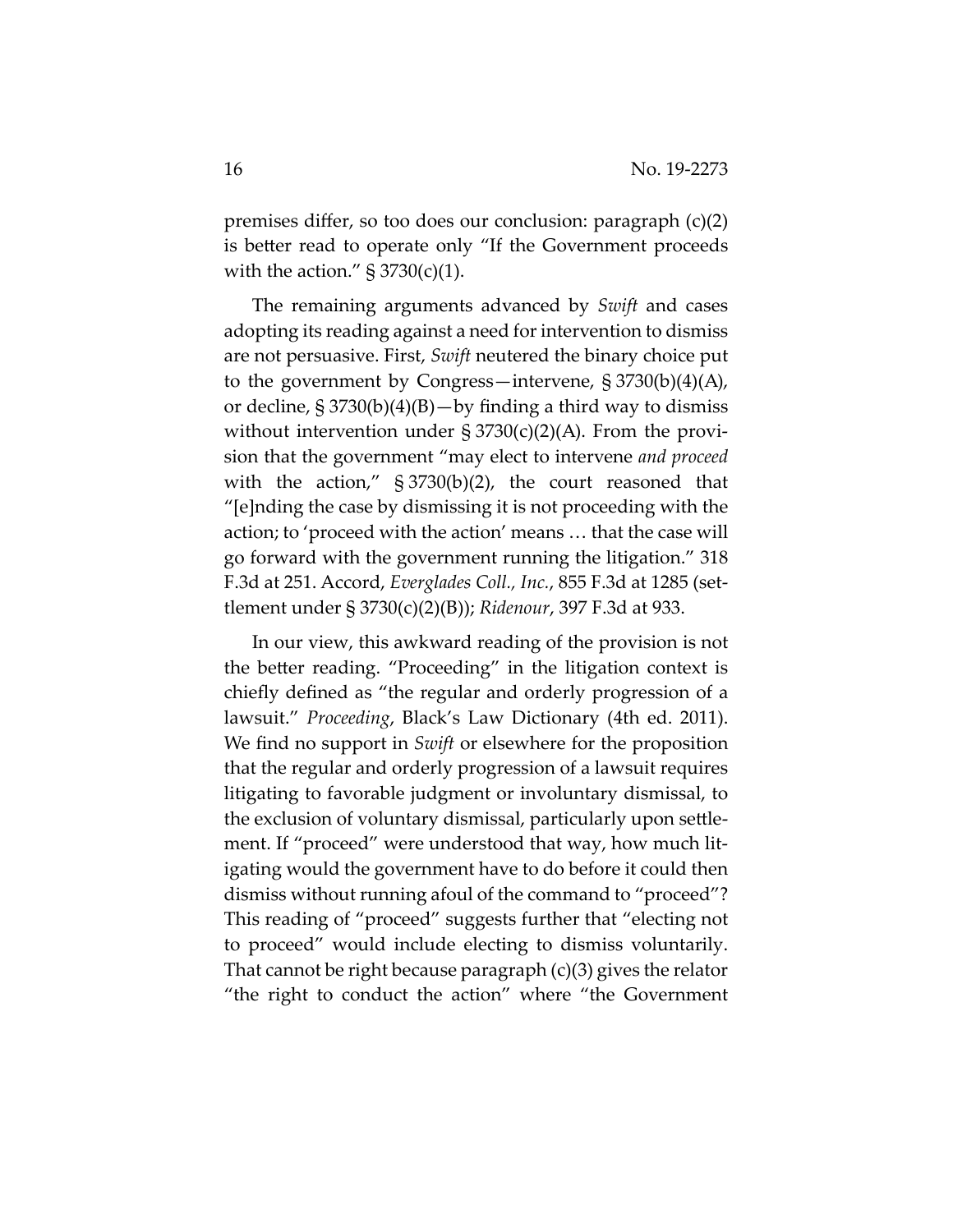elects not to proceed with the action." One cannot "conduct" a lawsuit that has been dismissed.

## b. *Serious Constitutional Doubts?*

Second, the Tenth Circuit in *Ridenour*, invoking the Take Care Clause of Article II, § 3, and the constitutional-doubt canon of statutory interpretation, see *Zadvydas v. Davis*, 533 U.S. 678, 689 (2001), rejected the reading we adopt here in part because "to condition the Government's right … to dismiss an action in which it did not initially intervene upon a requirement of  $\ldots$  good cause [under § 3730(c)(3)] would place the FCA on constitutionally unsteady ground" by "unnecessarily bind[ing] the Government." 397 F.3d at 934; see also *Kelly*, 9 F.3d at 753 n.10 (because statute does not "prohibit[]" it, interpretation allowing dismissal without intervention is "entirely appropriate" as illustration of "meaningful [executive] control" over relators' FCA suits). Respectfully, we do not find constitutional doubt a sound reason to follow this path.

The canon of constitutional doubt teaches that when two interpretations of a statute are "fairly possible," one of which raises a "serious doubt" as to the statute's constitutionality and the other does not, a court should choose the interpretation "by which the question may be avoided." *Zadvydas*, 533 U.S. at 689; see *United States ex rel. Att'y General v. Del. & Hudson Co.*, 213 U.S. 366, 407–08 (1909). The canon does *not* hold that any reading of a statute not expressly "prohibited" must be adopted if it will relieve the executive of any burden of undefined weight which the judiciary deems without analysis to be "unnecessary." But that is how the canon was applied in *Ridenour* and *Kelly*. In our view, this analysis is misguided for two reasons. First, it indulges every presumption in favor of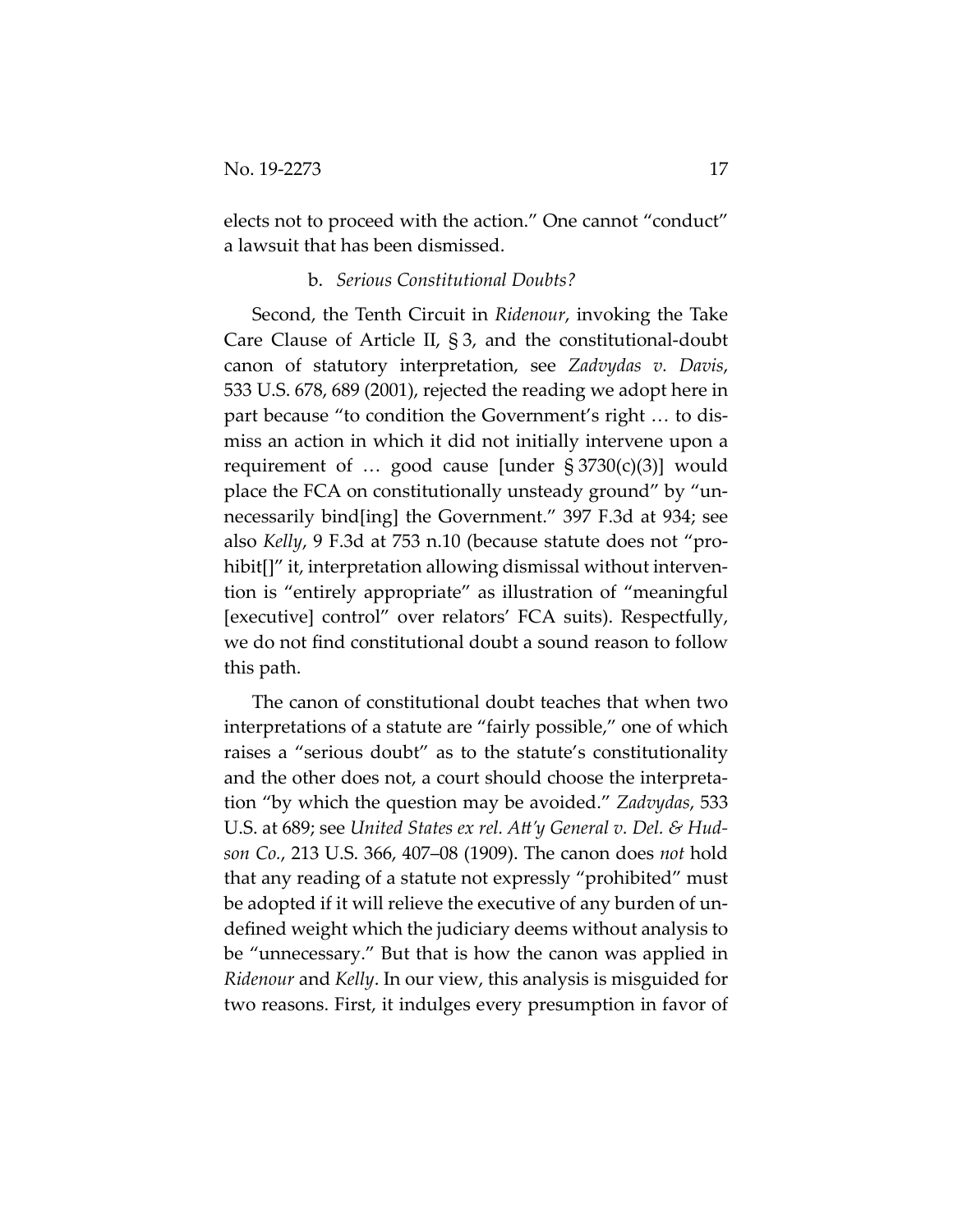the statute's invalidity rather than its validity. Second, it simply does not show that the False Claims Act is in serious danger of unconstitutionality unless dismissal under § 3730(c)(2)(A) applies only after the government has declined to intervene.

First, *Ridenour* and *Kelly* inverted the constitutional-doubt canon, and constitutional avoidance principles generally, by creating constitutional problems in one section of a statute to solve them in a different section of the statute. "Good cause" is a uniquely flexible and capacious concept. See *Good Cause*, s.v. *Cause*, Black's Law Dictionary (4th ed. 2011) ("A legally sufficient reason."). But neither *Ridenour* nor *Kelly* offered an interpretation of what constitutes "good cause" under § 3730(c)(3). Neither acknowledged the variety of situations calling for that decision.3 Both assumed without analysis that any "good cause" requirement would tend to fetter the executive unconstitutionally—neglecting, at minimum, the possibility that avoiding offense to the separation of powers in a case that actually risks it would itself weigh heavily in any "good cause" determination.

 $3$  For example, the Article II implications of denying good cause to intervene could vary widely. Compare a case where the government seeks to dismiss at an early stage because it has consistently held the challenged conduct to be lawful and desirable, to a case where the government seeks to dismiss on the eve of trial of meritorious claims only to protect a highranking executive official's private business interests. See *Yick Wo v. Hopkins*, 118 U.S. 356, 372–74 (1886), cited by *Heckler v. Chaney*, 470 U.S. 821, 838 (1985); see also Andrew Kent et al., *Faithful Execution and Article II*, 132 Harv. L. Rev. 2111 (2019) (original public meaning of duty to "faithfully execute" was "fiduciary").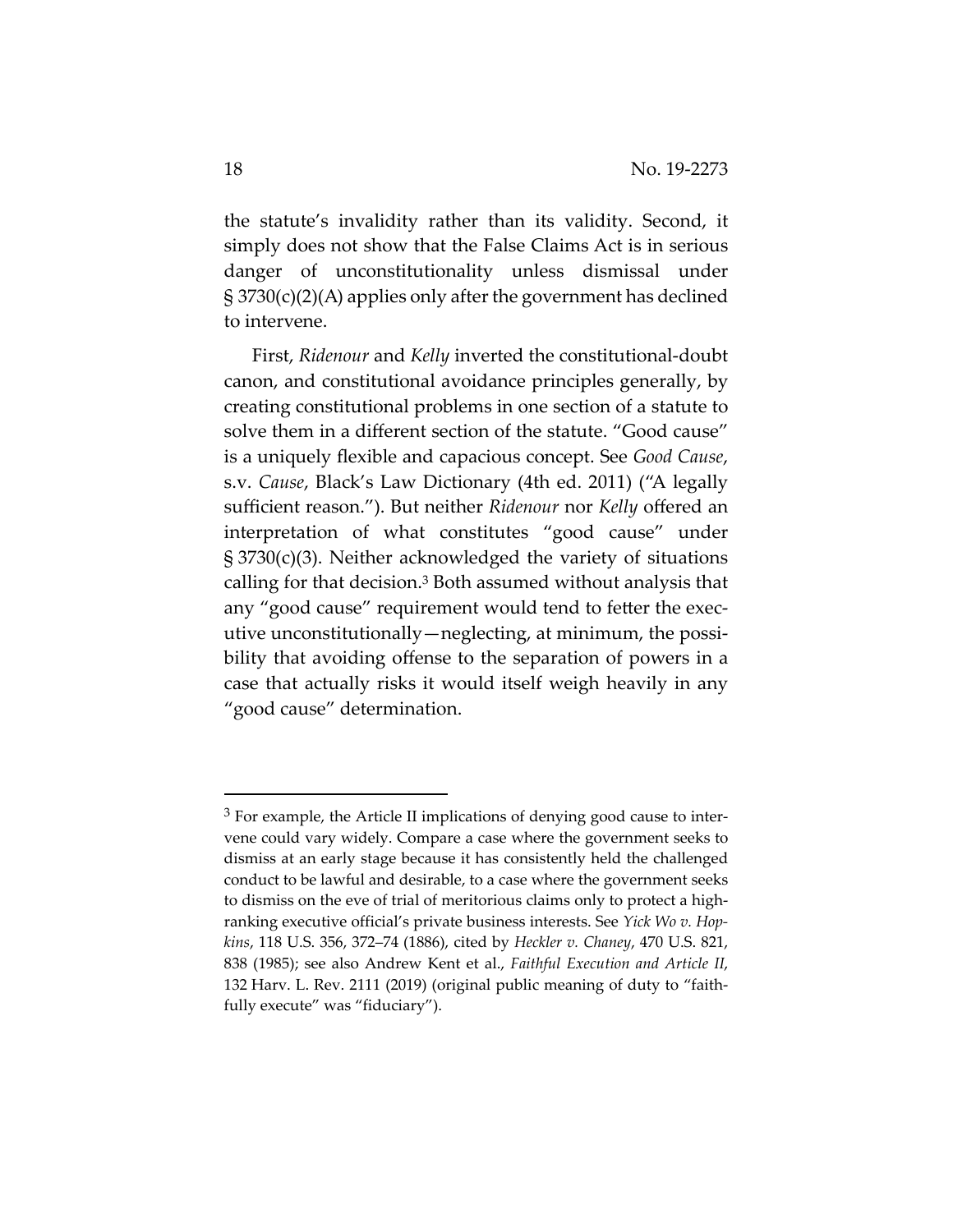Both decisions thus defaulted to the most constitutionally offensive reading of  $\S 3730(c)(3)$  rather than the least. Both thereby created rather than avoided doubtful questions of constitutional law, which then required "solving" by doubtful interpretation of  $\S 3730(c)(2)(A)$ . Our duty, though, is to indulge "[e]very presumption … in favor of the validity of the statute." *Graves v. Minnesota*, 272 U.S. 425, 428 (1926). Our reading of  $\S 3730(c)(2)(A)$ , by contrast, presumes  $\S 3730(c)(3)$ is valid on its face and simply defers consideration of genuine constitutional concerns until they ripen in a specific context and are thus more properly presented for decision. See *Ashwander v. T.V.A.*, 297 U.S. 288, 347 (1936) (Brandeis, J., concurring).

Second, because neither *Ridenour* nor *Kelly* offered an account of what "good cause" requires nor of what Article II requires in relation to "good cause" dismissals, neither decision raises a serious possibility that the constitutionality under Article II of the False Claims Act depends on a particular construction of  $\S 3730(c)(2)(A)$ . As a general matter, the Supreme Court has reserved decision on the constitutionality under Article II of qui tam actions. *Vermont Agency of Nat. Res. v. United States ex rel. Stevens*, 529 U.S. 765, 778 n.8 (2000). Their ancient pedigree, however, together with their widespread use at the time of the Founding, suggests that the False Claims Act as a whole is not in imminent danger of unconstitutionally usurping the executive power. See *id.* at 774–77 ("originated around the end of the 13th century"); *Marvin v. Trout*, 199 U.S. 212, 225 (1905) ("in existence for hundreds of years in England, and in this country ever since the foundation of our government"); *Adams v. Woods*, 6 U.S. (2 Cranch) 336, 341 (1805) (Marshall, C.J.) ("Almost every fine or forfeiture under a penal statute, may be recovered by an action of debt [qui tam]."); 3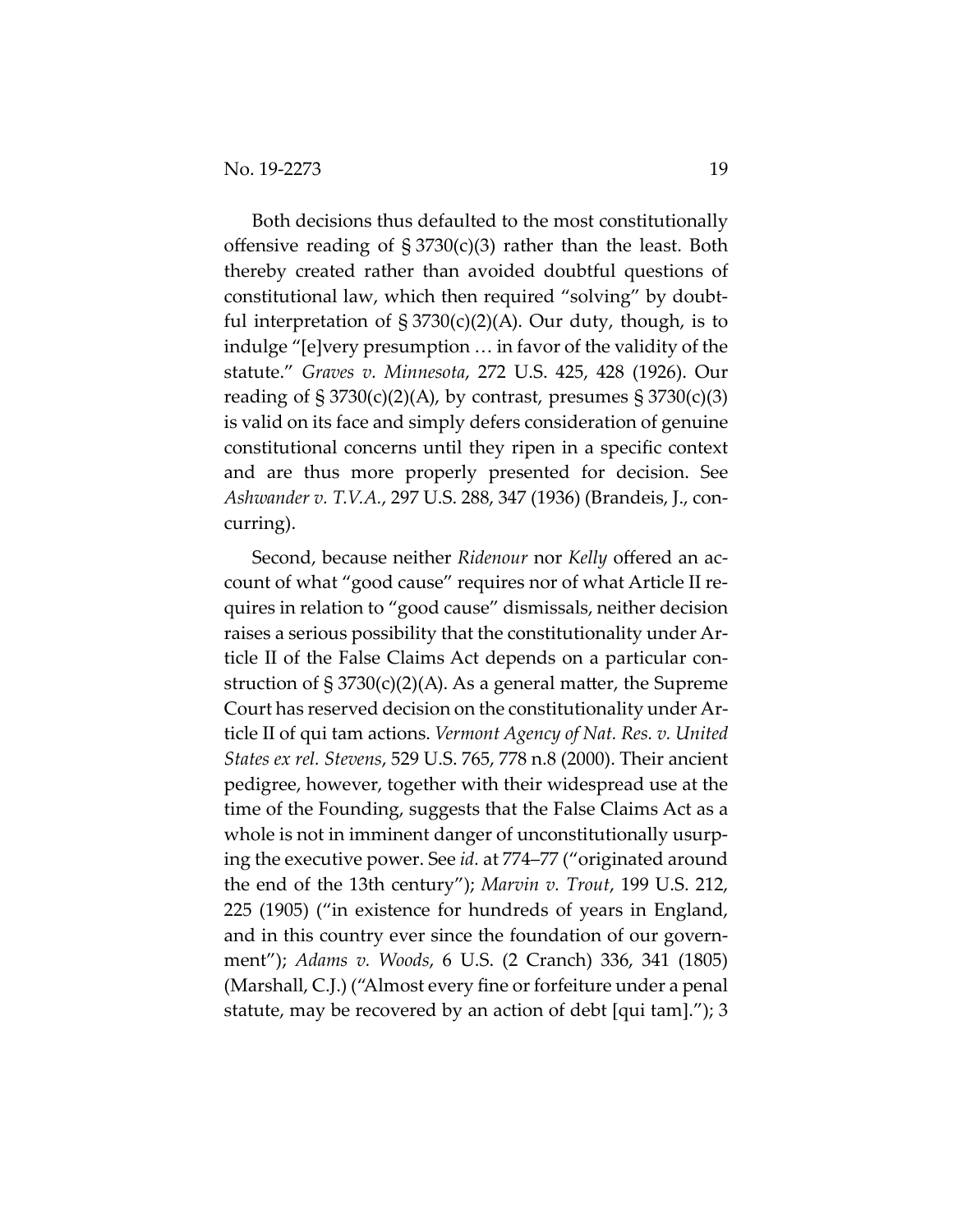William Blackstone, Commentaries \*160 (Forfeitures created by penal statutes "more usually are given at large, to any common informer; or … to the people in general … . [I]f any one hath begun a *qui tam*, or *popular*, action, no other person can pursue it; and the verdict passed upon the defendant … is … conclusive even to the king himself."). Indeed, a common function of qui tam actions, and one of the earliest, has been to regulate the exercise of executive power itself. Randy Beck, *Qui Tam Litigation Against Government Officials*, 93 Notre Dame L. Rev. 1235, 1260–61 (2018) (discussing Statute of York 1318, 12 Edw. 2); *id.* at 1269–1304 (early American use of such qui tam actions).

While reserving decision on the Article II consequences, as a matter of statutory interpretation, *Stevens* rejected an agency theory of the government-relator relationship under the False Claims Act: "to say that the relator here is simply the statutorily designated agent of the United States, in whose name … the suit is brought … is precluded … by the fact that the statute gives the relator himself an interest *in the lawsuit*." 529 U.S. at 772 (some emphasis omitted). That interest is reflected in the rights retained by the relator even after the government has intervened. *Id.*, citing  $\S 3730(c)(1)$ , (c)(2)(A), &  $(c)(2)(B)$ . It is reflected as well in "the right to conduct the action" that indisputably belongs to the relator once the government declines to intervene and can be wrested from the relator later only on a showing of good cause.  $\S 3730(b)(4)(B)$  & (c)(3). That right includes, for example, the right to choose which claims to pursue, the right to engage the machinery of discovery, and the right to settle claims without government oversight (excepting the government's veto power under § 3730(b)(1) if the settlement is entered as a voluntary dismissal, though it need not be).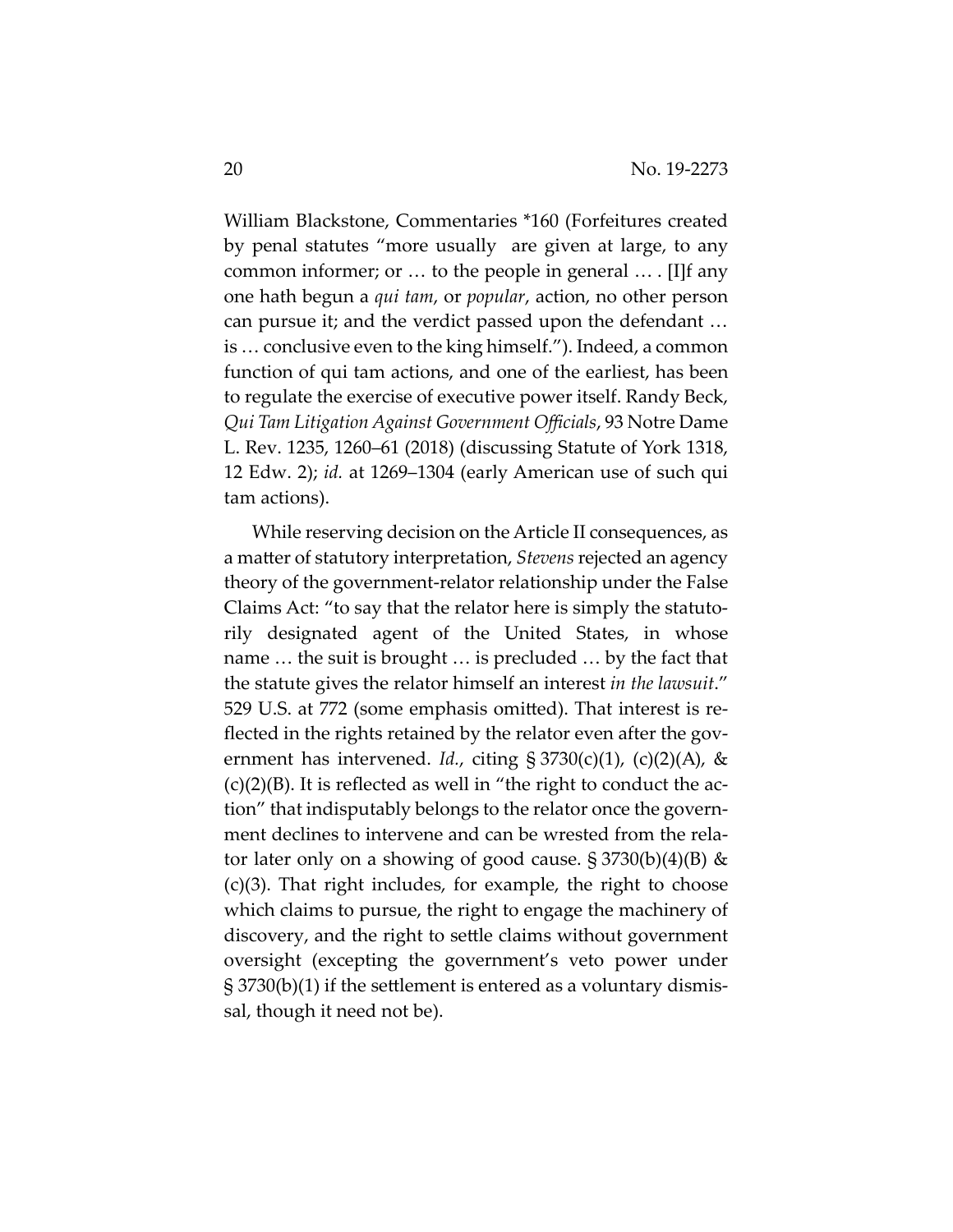We are not persuaded that a serious marginal risk of unconstitutionality is created by including dismissal in the list of powers reclaimable by the government only for good cause. The power to terminate the action is simply part of the power "to conduct the action." See Fed. R. Civ. P. 41(a); see also *Kelly*, 9 F.3d at 754 & n.14 ("[O]nce prosecution has been initiated, the government has greater authority to … ultimately *end* the litigation in a qui tam action than it does in an independent counsel's action;" true no matter whether § 3730(c)(2)(A) requires intervention), applying *Morrison v. Olson*, 487 U.S. 654 (1988). The government's automatic intervention rights during the seal period are themselves extendable only for "good cause," § 3730(b)(3), and even in criminal cases, the government must have "leave of court" to dismiss the prosecution. Fed. R. Crim. P. 48(a); *Rinaldi v. United States*, 434 U.S. 22, 29–32 (1977). Accordingly, we do not see a serious possibility that the constitutionality of the False Claims Act will stand or fall on a requirement that the government show good cause to intervene and dismiss after its automatic intervention rights have expired.

We have warned before that the constitutional-doubt canon "must be used with care, for it is a closer cousin to invalidation than to interpretation. It is a way to enforce the constitutional penumbra." *United States v. Marshall*, 908 F.2d 1312, 1318 (7th Cir. 1990) (en banc); see also Richard A. Posner, *The Federal Courts* 285 (1985) (The canon "enlarge[s] the … reach of constitutional prohibition … to create a … 'penumbra' that has much the same prohibitory effect as the … Constitution itself.").

The application of the canon in *Ridenour* and *Kelly* illustrates this warning. The canon can produce a hazy penumbra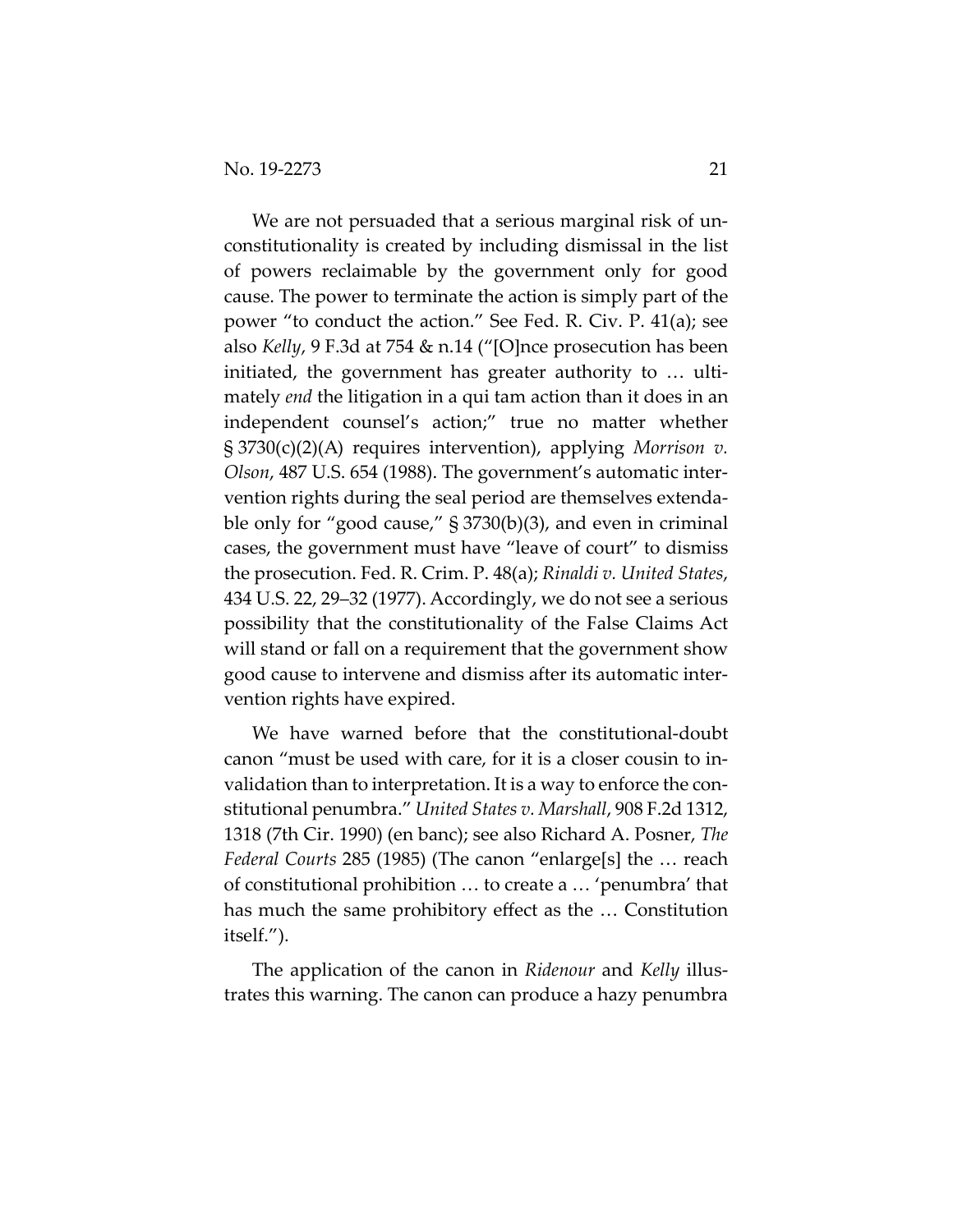of quasi-constitutional law that is used to limit legislative power when statutes are construed, without constitutional adjudication of a concrete case or controversy, to exclude all "unnecessar[y]" executive restrictions and to require all "entirely appropriate" executive prerogatives. See *Ridenour*, 397 F.3d at 934; *Kelly*, 9 F.3d at 753 n.10.

Our task is not to chip away at the legislation under the guise of interpreting it until every conceivable constitutional concern is assuaged. See *Salinas v. United States*, 522 U.S. 52, 59–60 (1997), citing among others *United States v. Albertini*, 472 U.S. 675, 680 (1985). Our task is to apply the Act until a party with standing convinces us or the Supreme Court that to do so would be unconstitutional. The constitutional-doubt canon can be used to resolve genuine doubts when the language is ambiguous and the constitutional danger clear and present. *Marshall*, 908 F.2d at 1318. It should not be used where, as here, the constitutional questions are more dubious than the statutory text. Statutory clarity should not yield to penumbral obscurity.

In sum, we treat the government's motion to dismiss as a motion both to intervene and then to dismiss under § 3730(c)(3) because intervention was in substance what the government sought and in form what the False Claims Act requires. Cf. *Swift*, 318 F.3d at 252 ("[I]f there were such a requirement, we could construe the government's motion to dismiss as including a motion to intervene."). The Supreme Court in *Eisenstein* could not "disregard" the "congressional assignment of discretion" to the government to intervene under the Act by treating the government as a party "even after it has declined to assume the rights and burdens attendant to full party status." 556 U.S. at 933–34. Neither will we. The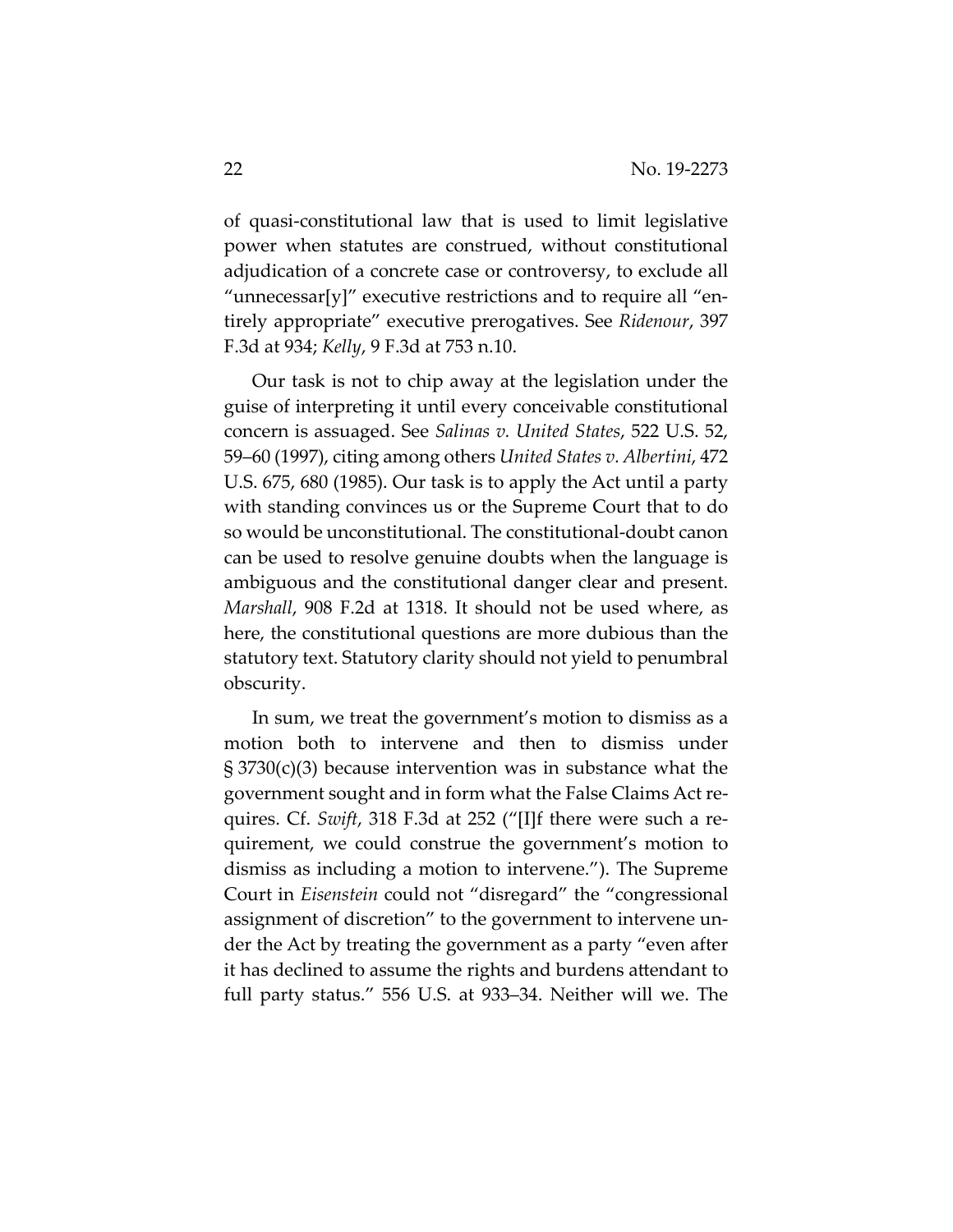government cannot eat its cake and have it too. If the government wishes to control the action as a party, it must intervene as a party, as provided for by Congress.

Having concluded that the government's case for dismissal was not even rational, the district court here has necessarily expressed its view on the government's lack of "good cause" to intervene under the Act. Accordingly, we have jurisdiction over the appeal of what amounted to an order denying a motion to intervene. E.g., *Planned Parenthood of Wis., Inc. v. Kaul*, 942 F.3d 793, 796–97 (7th Cir. 2019). We may proceed to the merits.

## C. *Merits: The Government Was Entitled to Dismissal*

Treating the government as having sought to intervene solves the jurisdictional problem and offers a standard on the merits of dismissal, in the absence of a specific standard in 31 U.S.C.  $\S 3730(c)(2)(A)$ . The standard is that provided by the Federal Rules of Civil Procedure, as limited by any more specific provision of the False Claims Act and any applicable background constraints on executive conduct in general. In this case, no such substantive limits apply, so the Rules are the beginning and the end of our analysis.

Federal Rule of Civil Procedure  $41(a)(1)(A)(i)$  provides that "the plaintiff may dismiss an action" by serving a notice of dismissal any time "before the opposing party serves either an answer or a motion for summary judgment." Dismissal is without prejudice unless the notice states otherwise. Fed. R. Civ. P. 41(a)(1)(B). This right is "absolute." *Marques v. Federal Reserve Bank of Chi.*, 286 F.3d 1014, 1017 (7th Cir. 2002). "[O]ne doesn't need a good reason, or even a sane or any reason" to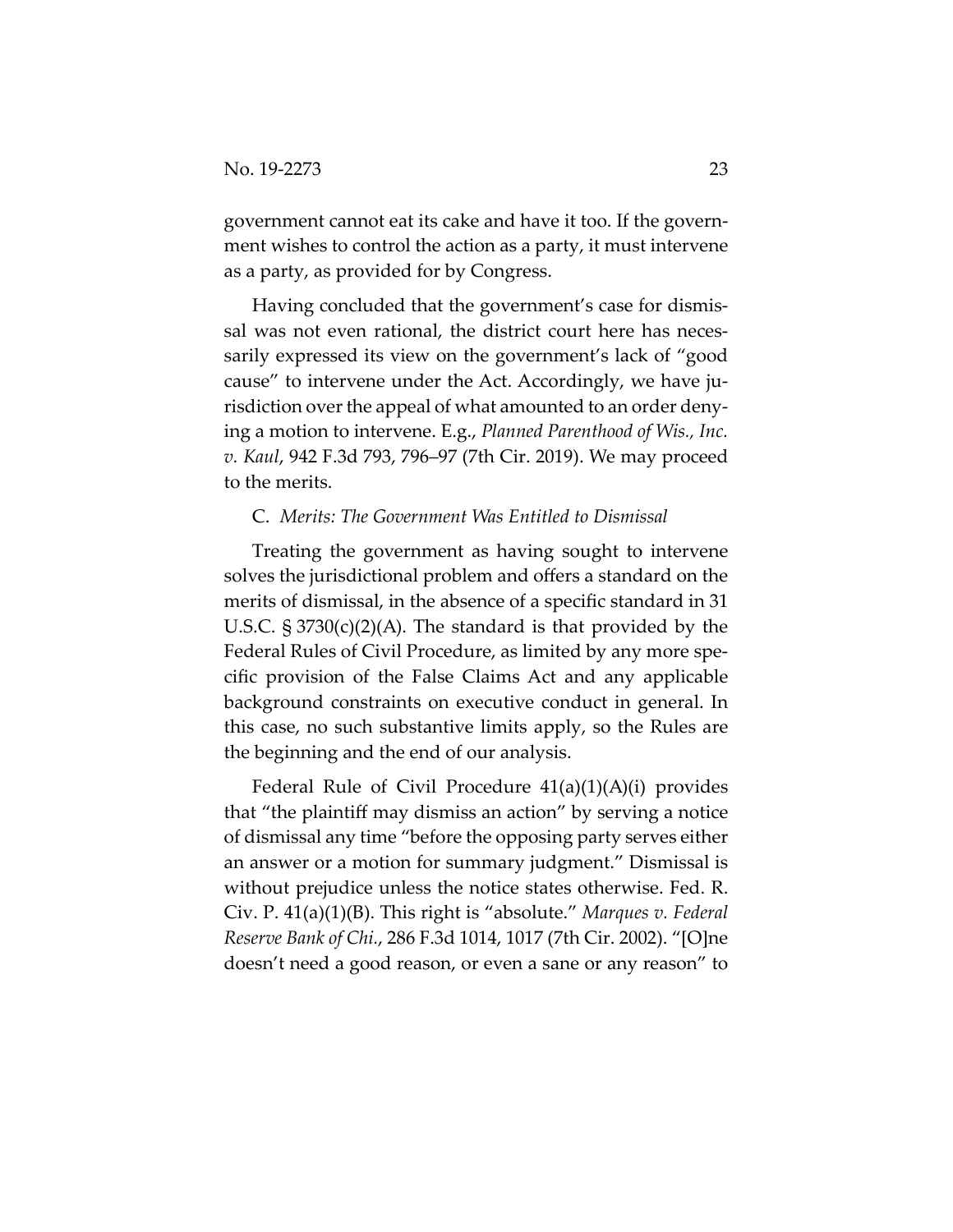serve notice under the Rule, *id.*, and the notice is self-executing and case-terminating. *Id.* at 1018; *Smith v. Potter*, 513 F.3d 781, 782–83 (7th Cir. 2008). In other words, once a valid Rule 41(a) notice has been served, "the case [is] gone; no action remain[s] for the district judge to take," and her further orders are void. *Smith*, 513 F.3d at 782–83. Here, the government filed its "motion to dismiss" before the defendants had answered or moved for summary judgment, seeking dismissal without prejudice as to it and with prejudice as to the relator. It does not matter that the paper was labeled a "motion" rather than a "notice." *Id.* at 782. That looks like the end of the case, on terms of the government's choosing.

Actually, that was *almost* the end of the case because the provisions of Rule 41(a) are "[s]ubject to … any applicable federal statute." Fed. R. Civ. P. 41(a)(1)(A). By itself, Rule 41(a) provides that "the plaintiff may dismiss an action," *id.*, which obviously does not authorize an intervenor-plaintiff to effect involuntary dismissal of the original plaintiff's claims. See *Washington Elec. Coop., Inc. v. Mass. Mun. Wholesale Elec. Co.*, 922 F.2d 92, 97 (2d Cir. 1990). But § 3730(c)(2)(A) provides otherwise. Picking up the language of Rule 41, the statute provides: "The Government may dismiss the action" without the relator's consent if the relator receives notice and opportunity to be heard.  $\S 3730(c)(2)(A)$ . This procedural limit is the only authorized statutory deviation from Rule 41. Cf. § 3730(c)(2)(B) (authorizing settlement without relator's consent only "if the court determines, after a hearing, that the proposed settlement is fair, adequate, and reasonable under all the circumstances"). Nor, because  $\S 3730(c)(2)(A)$  twice refers to the government's "motion," should the statute be construed to eliminate the right to dismiss under the first half of Rule 41(a), whose language it mirrors. See *Adams v. Woods*, 6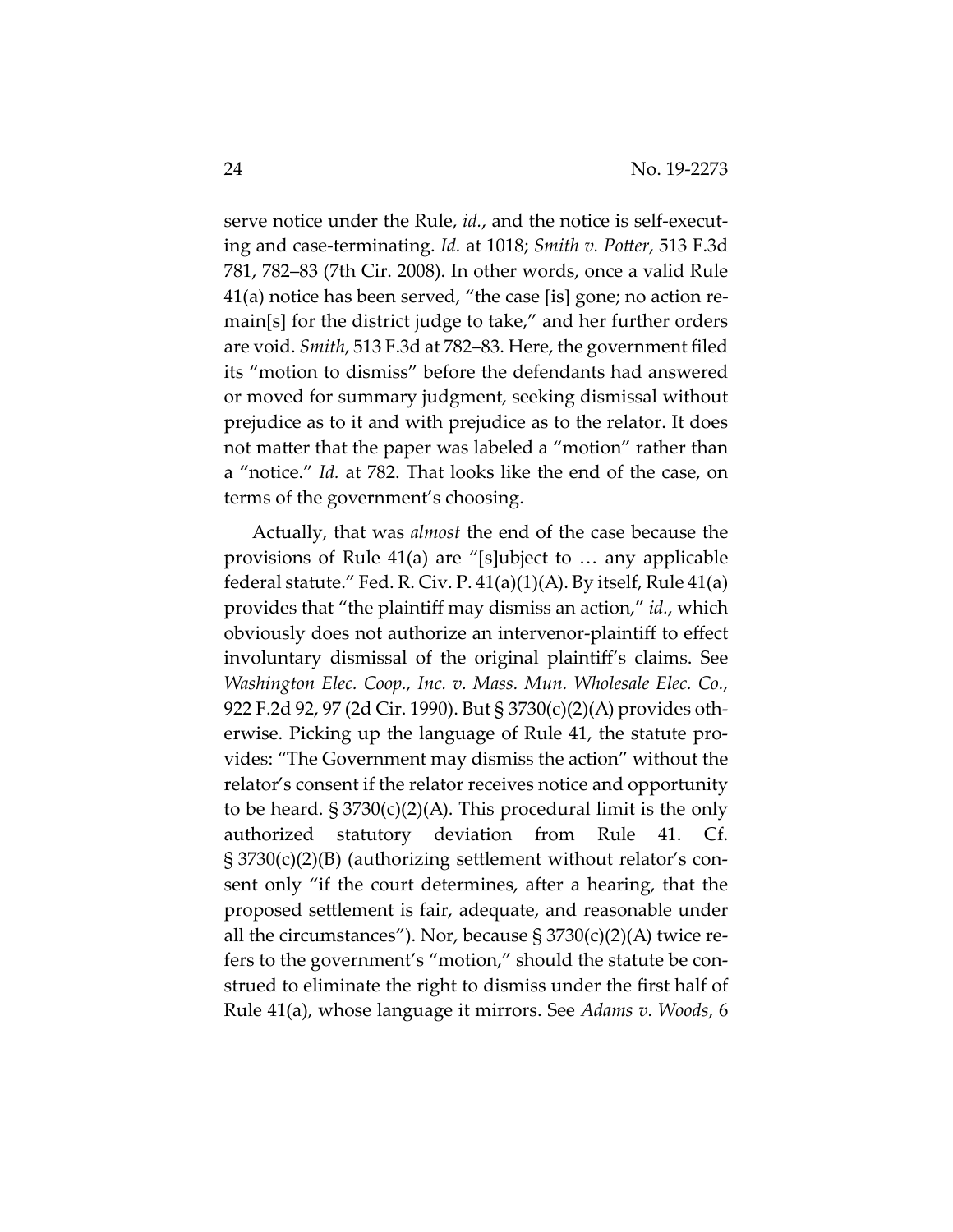U.S. (2 Cranch) 336, 337, 341 (1805) (Marshall, C.J.) (where statute of limitations provided that no person shall be "*prosecuted, tried or punished* … for *any* fine or forfeiture …, unless the *indictment or information*" was filed within two years, statute was construed to bar actions of debt qui tam: otherwise "a distinct member of the sentence … would be rendered almost totally useless"). Here, the relator received notice and took its opportunity to be heard. Once these had been accomplished, that should have been the end of the case.

This conclusion may seem counterintuitive. The law does not require the doing of a useless thing. *Mashi v. I.N.S.*, 585 F.2d 1309, 1314 (5th Cir. 1978). What, then, is the purpose of the statute's additional process if the government's litigation right is absolute and there is no substantive standard to apply? Congress sometimes demands that parties to a nascent legal dispute simply "communicate in some way" to attempt to resolve the dispute without court action, and there the judicial role is confined to ensuring that the communication has in fact taken place on the terms specified by statute. *Mach Mining, LLC v. E.E.O.C.*, 575 U.S. 480, 494 (2015) (Title VII conciliation); cf. Fed. R. Civ. P.  $26(c)(1)$  (parties must confer or attempt to confer before seeking court order on discovery dispute); Fed. R. Civ. P. 37(a)(1) (same). In such cases, however, the court is not called upon to serve as a mere convening authority—"and perhaps," as the district judge put it here, "serve you some donuts and coffee"—while the parties carry on an essentially private conversation in its presence. Like the district court, we find unpersuasive *Swift*'s suggestion that "the function of a hearing when the relator requests one is simply to give the relator a formal opportunity to convince the government not to end the case." 318 F.3d at 253.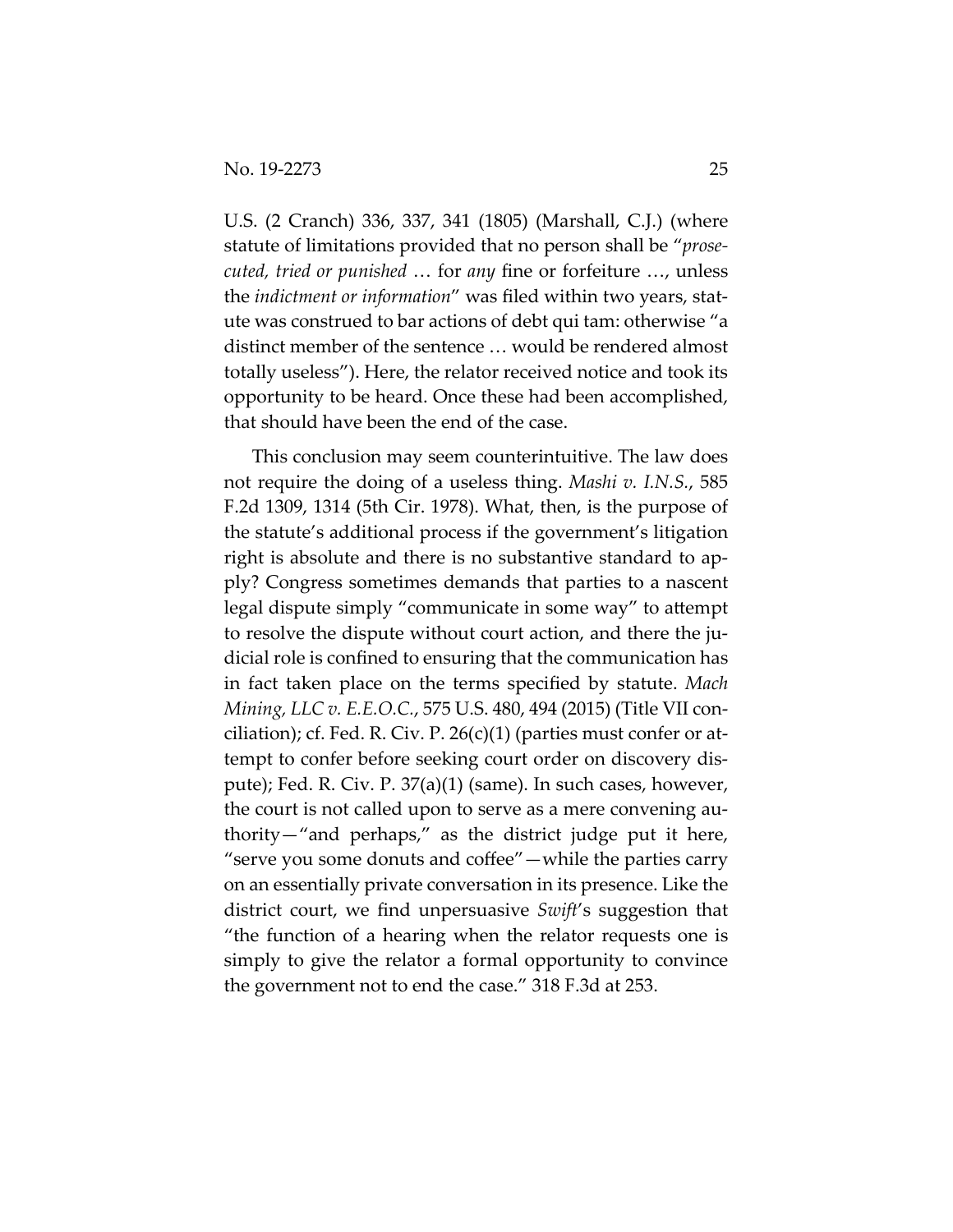Not every case, though, will be like this one. For example, if the conditions of Rule  $41(a)(1)$  do not apply, "an action may be dismissed at the plaintiff's request only by court order, on terms that the court considers proper." Fed. R. Civ. P. 41(a)(2). Thus, if the government's chance to serve notice of dismissal has passed, see Fed. R. Civ. P.  $41(a)(1)(A)(i)$ , and the relator by hypothesis refuses to agree to dismissal, see Fed. R. Civ. P.  $41(a)(1)(A)(ii)$ , then a hearing under  $\S 3730(c)(2)(A)$  could serve to air what terms of dismissal are "proper." Cf. *Swift*, 318 F.3d at 252–53.

Further, there are always background constraints on executive action, even in the quasi-prosecutorial context of qui tam actions and the decisions to dismiss them. *Heckler v. Chaney*, 470 U.S. 821 (1985), cited by the government here, is not to the contrary. *Heckler* held that an administrative agency's decision not to take certain "investigatory and enforcement actions" had been "committed to agency discretion by law" and was thus not subject to judicial review under the Administrative Procedure Act. 470 U.S. at 824, 838; see 5 U.S.C. § 701(a)(2).

*Heckler* is an imperfect fit for the False Claims Act because the Court relied in part on the fact that "when an agency refuses to act it generally does not exercise its coercive power over an individual's liberty or property rights." 470 U.S. at 832 (emphasis omitted). That is not the case when the government dismisses a relator's action under the False Claims Act because "the statute gives the relator himself an interest *in the lawsuit*" as well as a partial assignment of the government's damages. *Vermont Agency of Nat. Res. v. United States ex rel. Stevens*, 529 U.S. 765, 772, 773 (2000); cf. *Logan v. Zimmerman Brush Co.*, 455 U.S. 422, 428–430 (1982) (Due Process Clause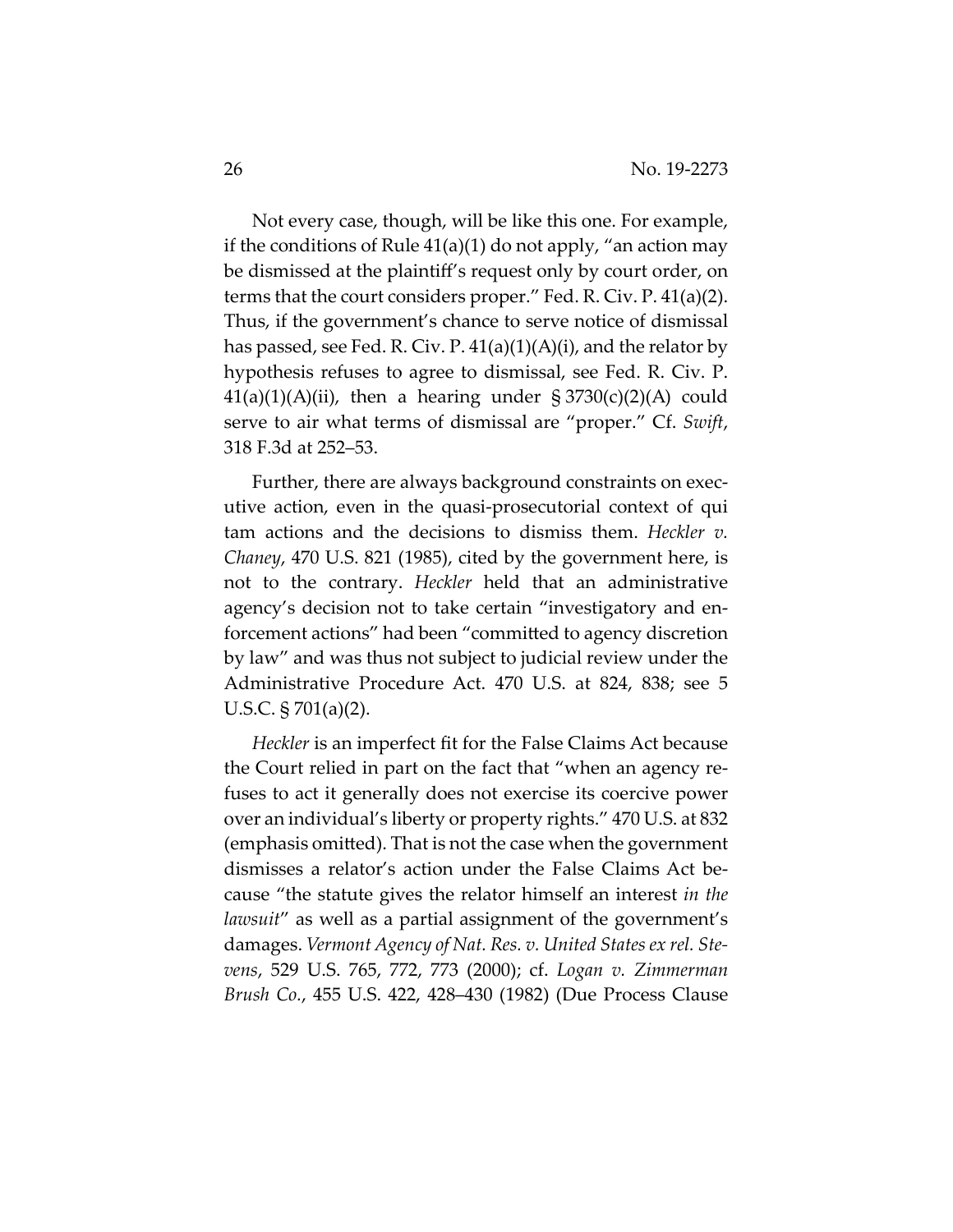protects causes of action); *id.* at 438 (Blackmun, J., concurring for four Justices) (same for Equal Protection Clause).

More important, *Heckler* reserved decision on what result would follow if there were a "colorable claim … that the agency's refusal to institute proceedings violated any constitutional rights" of the plaintiffs. 470 U.S. at 838. Its accompanying citation to *Yick Wo v. Hopkins* suggests the limits of executive nonenforcement decisions:

> [E]nforcing these notices may … bring ruin to … those against whom they are directed, while others, from whom they are withheld, may be actually benefited by what is thus done to their neighbors; and, when we remember that this action of non-action may proceed from enmity or prejudice, from partisan zeal or animosity, from favoritism and other improper influences …, it becomes unnecessary to suggest … the injustice capable of being wrought.

118 U.S. 356, 373 (1886); see *Heckler*, 470 U.S. at 839 (Brennan, J., concurring) ("It is possible to imagine other nonenforcement decisions made for entirely illegitimate reasons, for example, … in return for a bribe.").

In this light, *Sequoia Orange* may be read to hold no more than that the government's  $\S 3730(c)(2)(A)$  dismissal may not violate the substantive component of the Due Process Clause. Demanding "no greater justification … than is mandated by the Constitution itself," *Sequoia Orange* equated its rationalrelation test to the test used to determine "whether executive action violates substantive due process." 151 F.3d at 1145, 1146. *Swift* rejected as contrary to *Heckler* the *Sequoia Orange*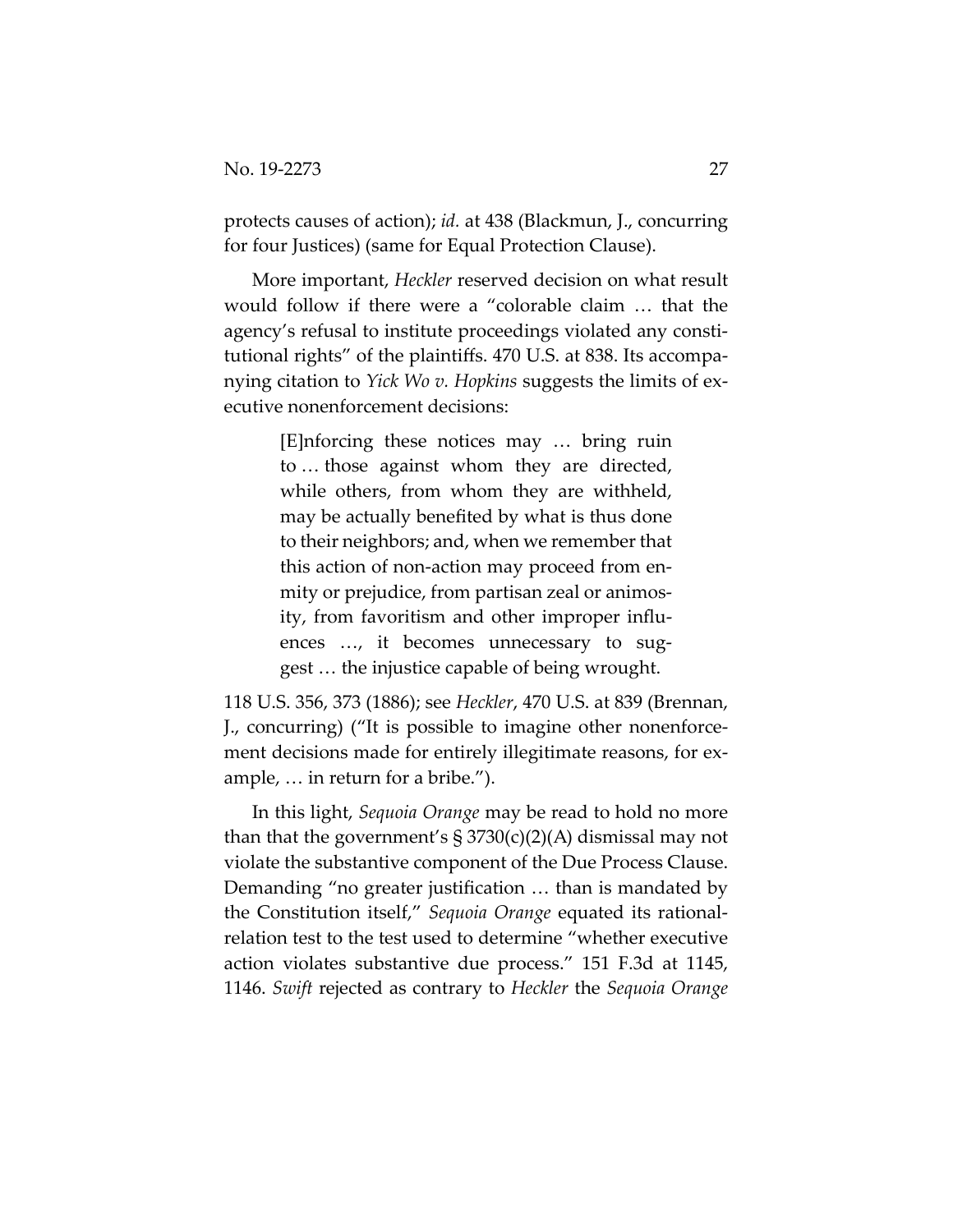point that "arbitrary or irrational" decisions not to prosecute could violate due process, 318 F.3d at 253, but *Heckler* does not warrant such a strong statement. See *Yick Wo*, 118 U.S. at 370 (no room "for the play and action of purely personal and arbitrary power"). In arguing a similar case before the Ninth Circuit,<sup>4</sup> the government suggested that its  $\S 3730(c)(2)(A)$ dismissal may not violate the Equal Protection Clause. See *Oyler v. Boles*, 368 U.S. 448, 456 (1962). Before this court, the government suggested, and even *Swift* entertained the possibility of, review for fraud on the court. See 318 F.3d at 253. We agree in principle with both suggestions, though we hope that these generous limits would be breached rarely if ever. We say only that in exceptional cases they could supply grist for the hearing under  $\S 3730(c)(2)(A)$ .

Not in this case, though. Wherever the limits of the government's power lie, this case is not close to them. At bottom, the district court faulted the government for having failed to make a particularized dollar-figure estimate of the potential costs and benefits of CIMZNHCA's lawsuit, as opposed to the more general review of the Venari companies' activities undertaken and described by the government. No constitutional or statutory directive imposes such a requirement. None is found in the False Claims Act. The government is not required to justify its litigation decisions in this way, as though it had to show "reasoned decisionmaking" as a matter of administrative law, as in, for example, *Motor Vehicle Mfrs. Ass'n v. State Farm Mut. Auto. Ins. Co.*, 463 U.S. 29, 51–52 (1983).

We must disagree with the suggestion that the government's decision here fell short of the bare rationality standard

<sup>4</sup> See n.2, supra.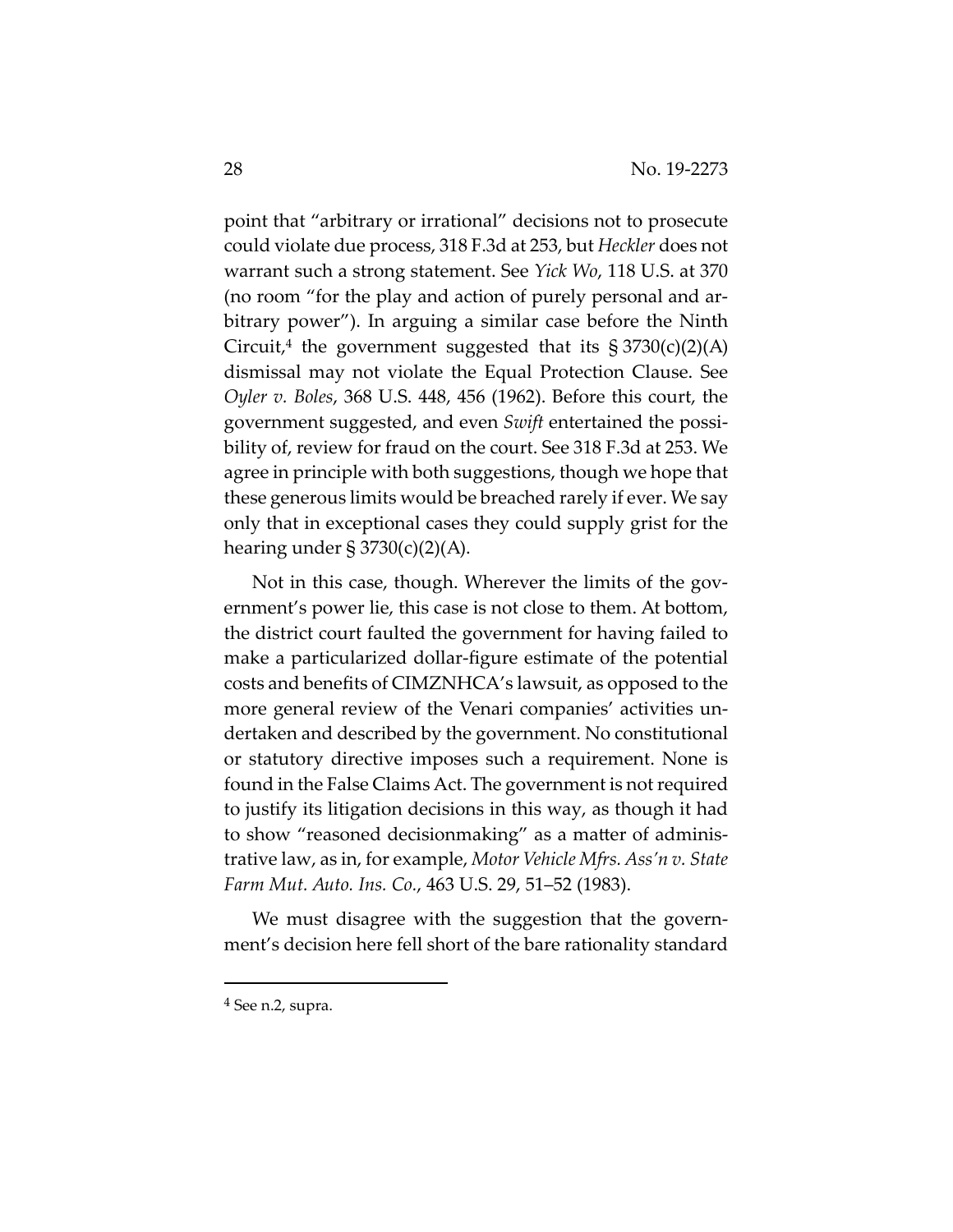borrowed by *Sequoia Orange* from substantive due process cases. "[T]he Due Process Clause was intended to prevent government officials from abusing their power, or employing it as an instrument of oppression," and "only the most egregious official conduct can be said to be arbitrary in the constitutional sense." *County of Sacramento v. Lewis*, 523 U.S. 833, 846 (1998) (internal quotation marks and alterations omitted); see also *Yick Wo*, 118 U.S. at 369–70 ("[O]ur institutions of government … do not mean to leave room for the play and action of purely personal and arbitrary power."). Executive action is not due process of law when it "shocks the conscience;" when it "offend[s] even hardened sensibilities;" or when it is "too close to the rack and the screw to permit of constitutional differentiation." *Rochin v. California*, 342 U.S. 165, 172 (1952).

The government proposed to terminate this suit in part because, across nine cited agency guidances, advisory opinions, and final rulemakings, it has consistently held that the conduct complained of is probably lawful. Not only lawful, but beneficial to patients and the public. As the government argued in the district court, "These relators"—created as investment vehicles for financial speculators—"should not be permitted to indiscriminately advance claims on behalf of the government against an entire industry that would undermine … practices the federal government has determined are … appropriate and beneficial to federal healthcare programs and their beneficiaries." This is not government irrationality. It oppresses no one and shocks no one's conscience.<sup>5</sup>

<sup>5</sup> At the hearing, the government cited the following: Medicare and State Health Care Programs, HHS Final Rule, 81 Fed. Reg. 88,368 (Dec. 7, 2016); Special Fraud Alert, HHS Notice, 79 Fed. Reg. 40,115 (July 11, 2014); Medicare and State Health Care Programs, HHS Final Rule, 78 Fed. Reg. 79,202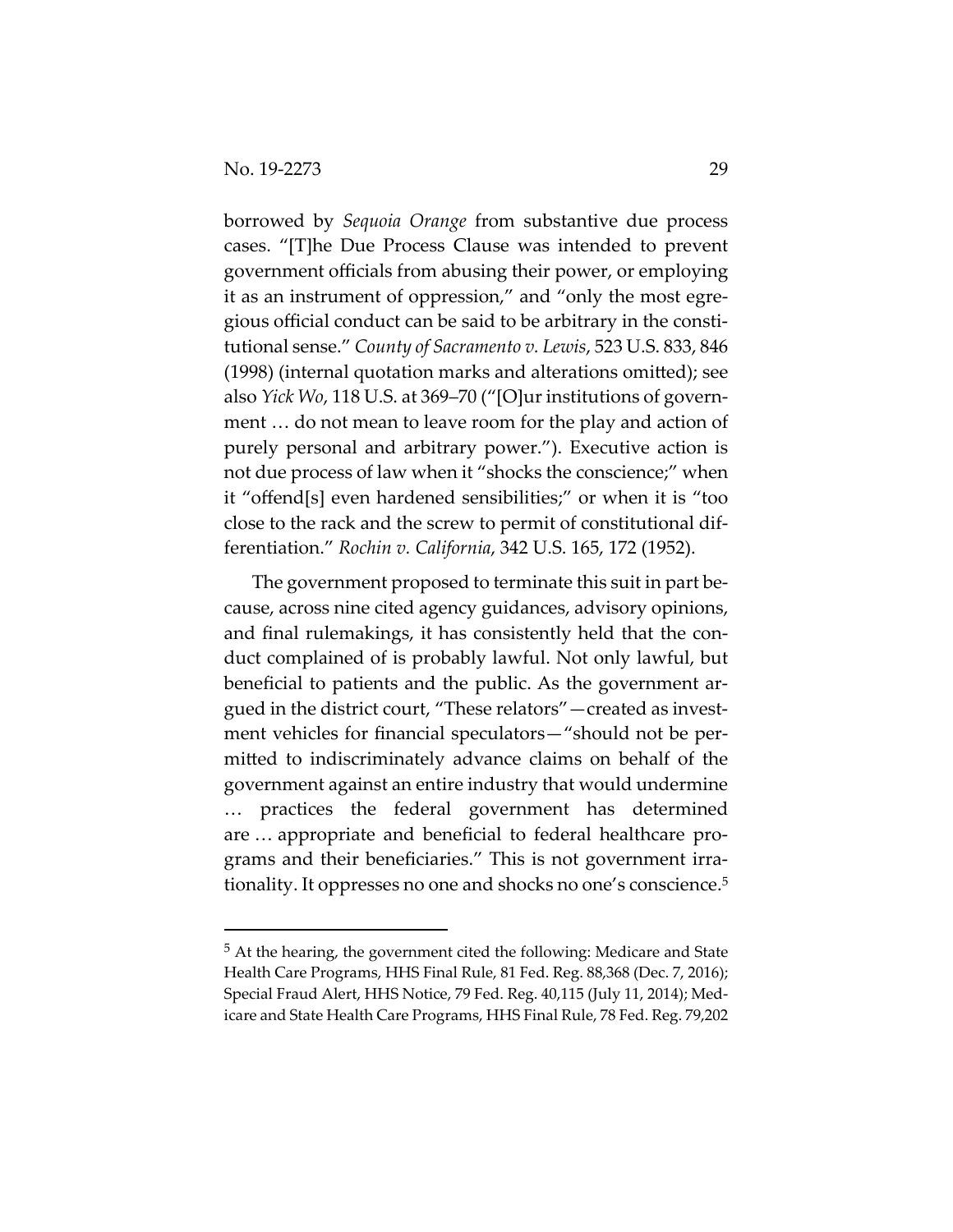Accordingly, where the government's conduct does not bump up against the Rules, the statute, or the Constitution, the notice and hearing under  $\S 3730(c)(2)(A)$  serve no great purpose. But that will not be true in every case. Our reading of § 3730(c)(2)(A) does not render its process futile as a general matter. Rather, this particular relator simply had no substantive case to make at the hearing to which the statute entitled it. Whenever a party has the right to invoke the court's aid, it has the obligation to do so with at least a non-frivolous expectation of relief under the governing substantive law. Fed. R. Civ. P. 11(b). That is not always possible, but that does not make the right meaningless.

In any event, the danger that the  $\S 3730(c)(2)(A)$  hearing may often serve little purpose does not justify imposing on the government in each case the burden of satisfying *Sequoia Orange*'s "two-step test" before the burden is put back on the relator to show unlawful executive conduct. 151 F.3d at 1145; cf. *United States v. Armstrong*, 517 U.S. 456, 464 (1996) ("in the absence of clear evidence to the contrary," courts presume regularity of prosecutorial decision-making). Nor does a Senate report on an unenacted version of the 1986 amendments frame a proper standard for  $\S 3730(c)(2)(A)$  dismissals where Congress itself has supplied none in the enacted statute. See *Swift*, 318 F.3d at 253, discussing S. Rep. No. 99-345, at 26

<sup>(</sup>Dec. 27, 2013); OIG Advisory Op. No. 12-20, HHS, 2012 WL 7148096 (Dec. 12, 2012); OIG Advisory Op. No. 12-10, HHS, 2012 WL 4753657 (Aug. 23, 2012); OIG Compliance Program Guidance for Pharmaceutical Manufacturers, HHS Notice, 68 Fed. Reg. 23,731 (May 5, 2003); OIG Advisory Op. No. 00-10, HHS, 2000 WL 35747420 (Dec. 15, 2000); Publication of OIG Special Fraud Alerts, HHS Notice, 59 Fed. Reg. 65,372 (Dec. 19, 1994); Medicare and State Health Care Programs, HHS Final Rule, 56 Fed. Reg. 35,952 (July 29, 1991).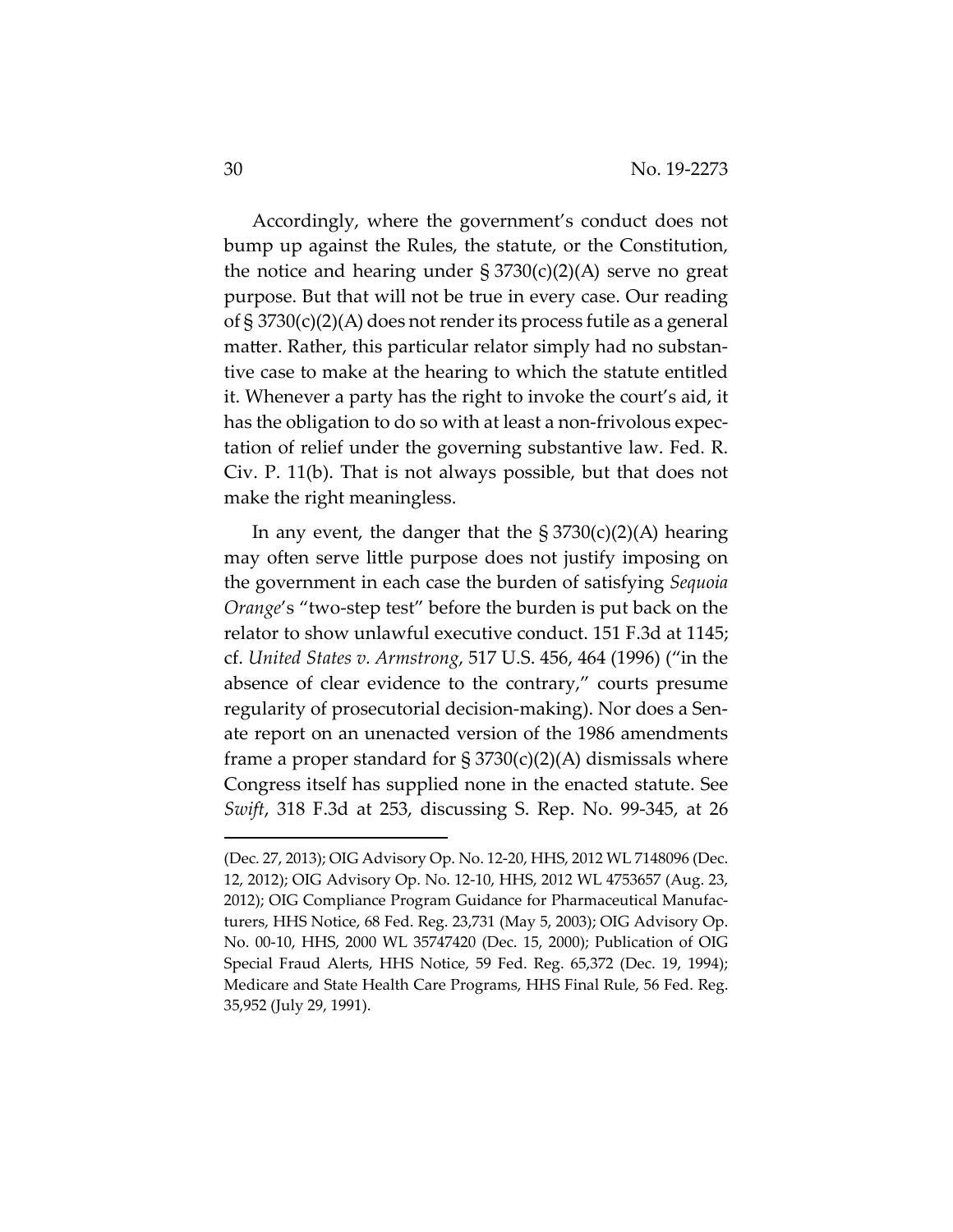(1986). If Congress wishes to require some extra-constitutional minimum of fairness, reasonableness, or adequacy of the government's decision under  $\S 3730(c)(2)(A)$ , it will need to say so. See  $\S 3730(c)(2)(B)$ .

Two final matters relating to  $\S 3730(c)(3)$ . First, because we have construed the government's motion to dismiss as a motion to intervene and dismiss for both jurisdictional and merits purposes, it might be thought proper to remand the case for the district court to consider the government's "good cause" to intervene under  $\S 3730(c)(3)$ . We see no need for a further hearing here because the proper outcome is clear. In light of the government's unrestricted substantive right under Rule 41(a) and the absence of countervailing factors, such as fairness to the relator or conservation of judicial resources (likely not factors in any case at an early enough stage for Rule  $41(a)(1)(A)(i)$  to apply), we see no basis for denying intervention here. A denial would be an abuse of discretion, so we need not remand for that purpose. *United States v. Ford*, 627 F.2d 807, 811 (7th Cir. 1980).

Second, because § 3730(c)(3) instructs the district court not to "limit[] the status and rights" of the relator when permitting the government to intervene, it might be argued that  $\S 3730(c)(1)$  and (2) do not apply when the government intervenes under  $\S 3730(c)(3)$ . Presumably in such cases the government would be treated as an ordinary Rule 24(b) intervenor-plaintiff with the same rights as the original plaintiff. See 7C Charles Alan Wright, Arthur R. Miller, et al., *Federal Practice and Procedure* § 1920 (3d ed. 1998 & supp. 2019). But intervention is already given to the government on basically identical terms under Rule 24(b)(2). There is no need to construe § 3730(c)(3) so that it would add nothing. We find it unlikely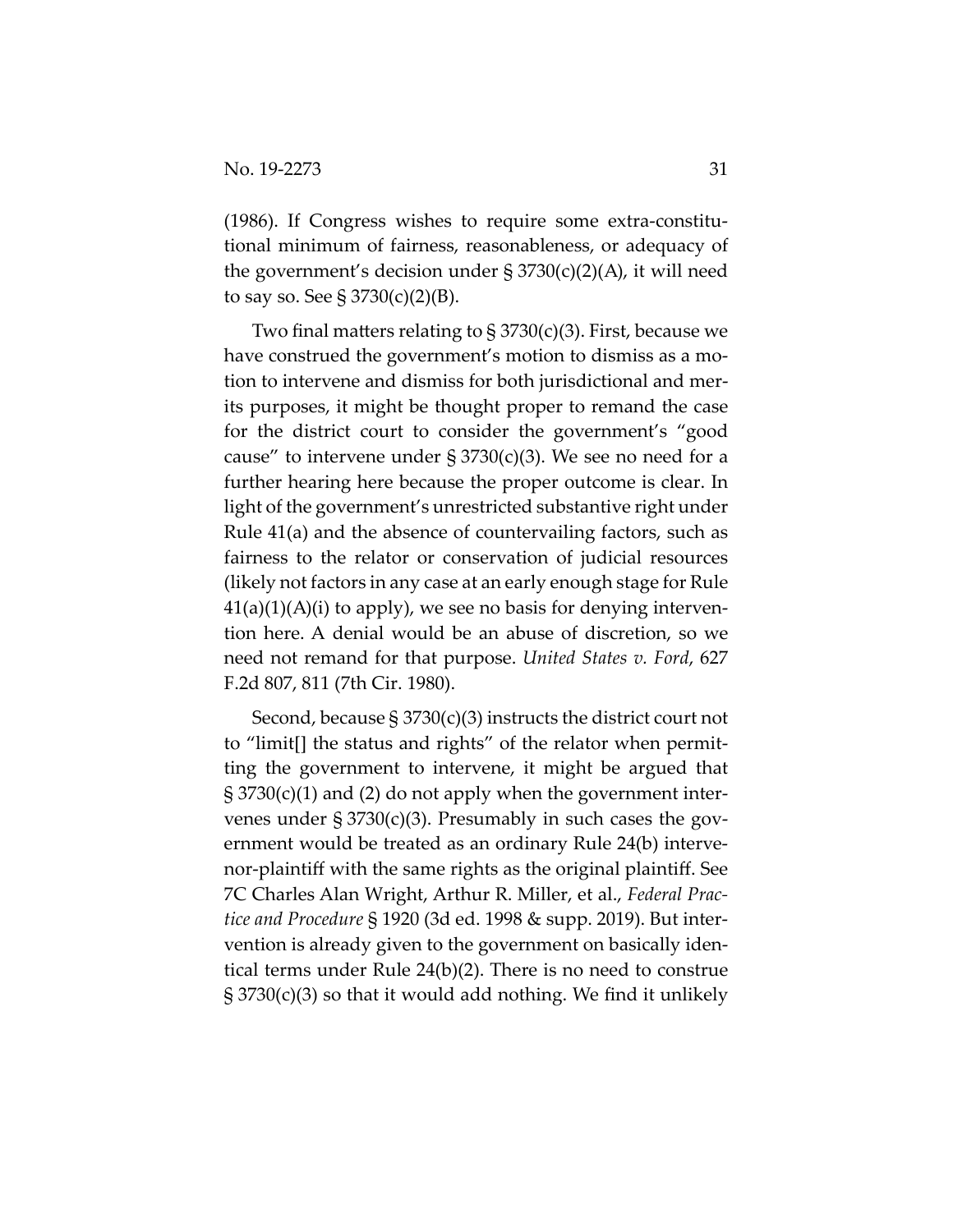that Congress meant to introduce a new configuration of the government-relator relationship (that is, as co-equal plaintiffs) in an ancillary provision without otherwise providing for its terms in § 3730(c). See *Whitman v. American Trucking Ass'ns*, 531 U.S. 457, 468 (2001) (Congress does not hide "elephants in mouseholes"). The better reading is that  $\S 3730(c)(3)$ instructs the district court not to limit the relator's "status and rights" as they are defined by  $\S$ § 3730(c)(1) and (2). Thus, the government cannot gain an advantage by intervening after the seal period; the relator cannot gain an advantage by engaging in gamesmanship or delay during the seal period.

The decision of the district court is REVERSED and the case is REMANDED with instructions to enter judgment for the defendants on the relator's claims under the False Claims Act, dismissing those claims with prejudice as to the relator and without prejudice as to the government.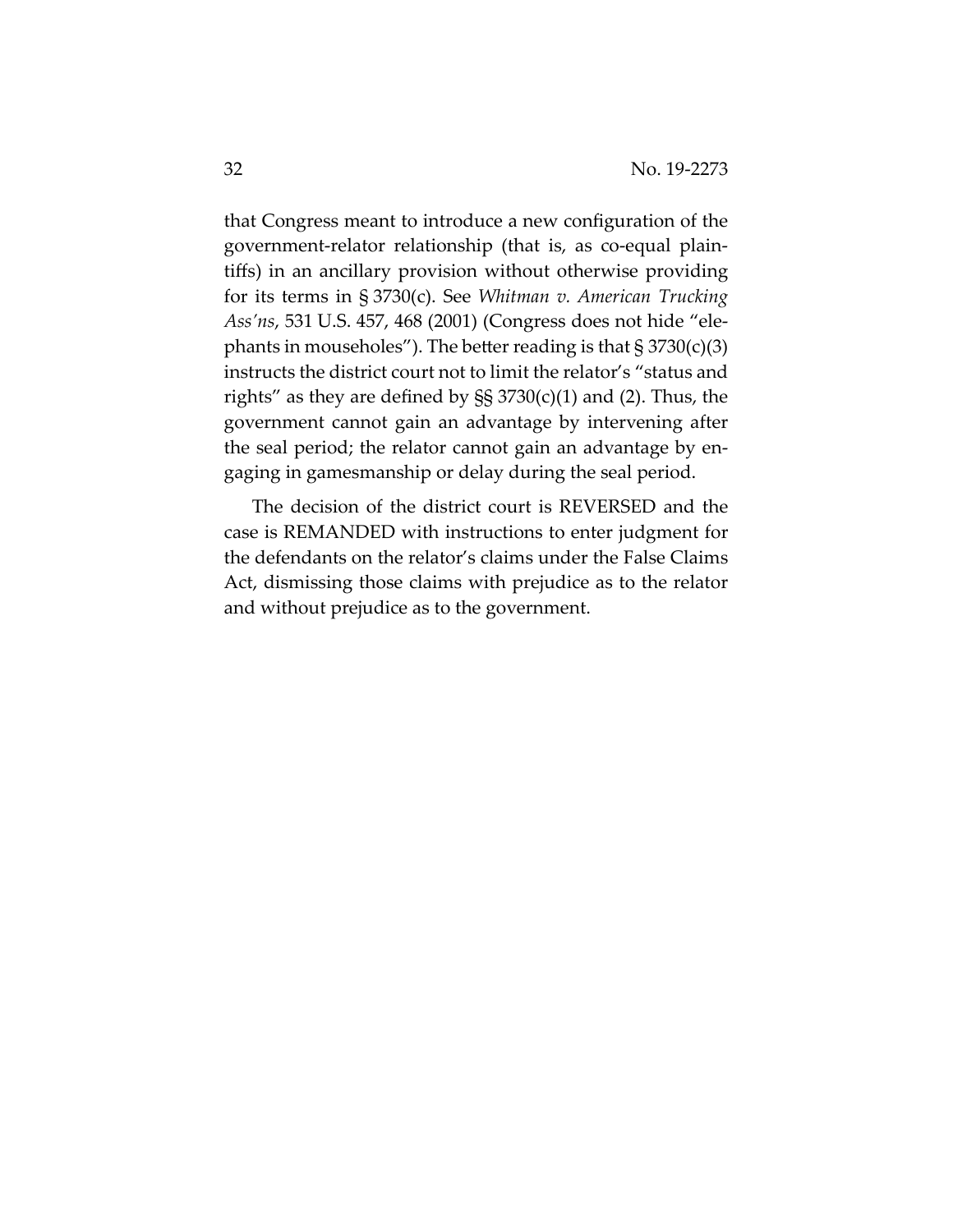#### *Appendix: 31 U.S.C. § 3730(b)–(c)*

(b) Actions by Private Persons.—(1) A person may bring a civil action for a violation of section 3729 for the person and for the United States Government. The action shall be brought in the name of the Government. The action may be dismissed only if the court and the Attorney General give written consent to the dismissal and their reasons for consenting.

(2) A copy of the complaint and written disclosure of substantially all material evidence and information the person possesses shall be served on the Government pursuant to Rule 4(d)(4) of the Federal Rules of Civil Procedure. The complaint shall be filed in camera, shall remain under seal for at least 60 days, and shall not be served on the defendant until the court so orders. The Government may elect to intervene and proceed with the action within 60 days after it receives both the complaint and the material evidence and information.

(3) The Government may, for good cause shown, move the court for extensions of the time during which the complaint remains under seal under paragraph (2). Any such motions may be supported by affidavits or other submissions in camera. The defendant shall not be required to respond to any complaint filed under this section until 20 days after the complaint is unsealed and served upon the defendant pursuant to Rule 4 of the Federal Rules of Civil Procedure.

(4) Before the expiration of the 60-day period or any extensions obtained under paragraph (3), the Government shall—

(A) proceed with the action, in which case the action shall be conducted by the Government; or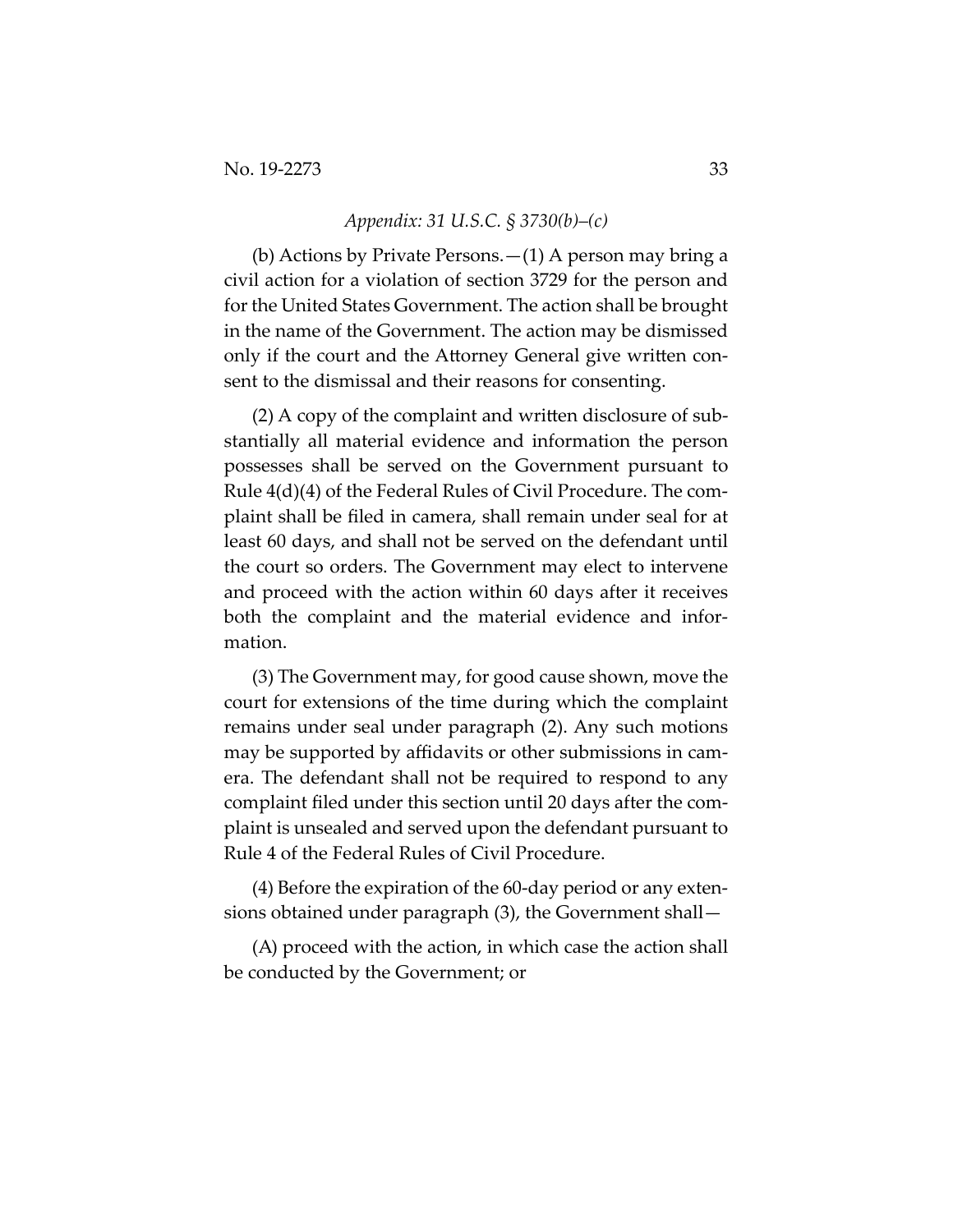(B) notify the court that it declines to take over the action, in which case the person bringing the action shall have the right to conduct the action.

(5) When a person brings an action under this subsection, no person other than the Government may intervene or bring a related action based on the facts underlying the pending action.

(c) Rights of the Parties to Qui Tam Actions.—(1) If the Government proceeds with the action, it shall have the primary responsibility for prosecuting the action, and shall not be bound by an act of the person bringing the action. Such person shall have the right to continue as a party to the action, subject to the limitations set forth in paragraph (2).

(2)(A) The Government may dismiss the action notwithstanding the objections of the person initiating the action if the person has been notified by the Government of the filing of the motion and the court has provided the person with an opportunity for a hearing on the motion.

(B) The Government may settle the action with the defendant notwithstanding the objections of the person initiating the action if the court determines, after a hearing, that the proposed settlement is fair, adequate, and reasonable under all the circumstances. Upon a showing of good cause, such hearing may be held in camera.

(C) Upon a showing by the Government that unrestricted participation during the course of the litigation by the person initiating the action would interfere with or unduly delay the Government's prosecution of the case, or would be repetitious, irrelevant, or for purposes of harassment, the court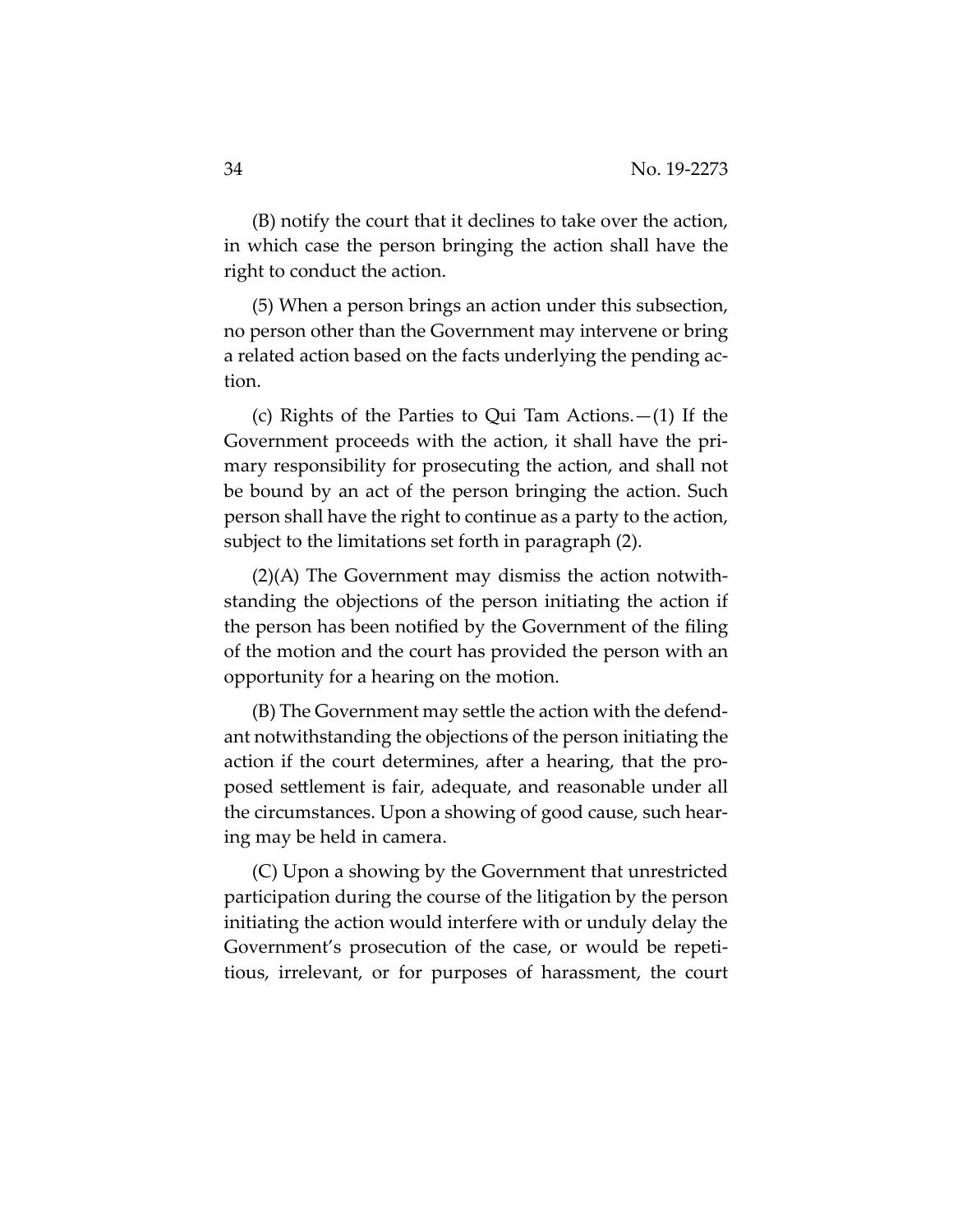may, in its discretion, impose limitations on the person's participation, such as—

(i) limiting the number of witnesses the person may call;

(ii) limiting the length of the testimony of such witnesses;

(iii) limiting the person's cross-examination of witnesses; or

(iv) otherwise limiting the participation by the person in the litigation.

(D) Upon a showing by the defendant that unrestricted participation during the course of the litigation by the person initiating the action would be for purposes of harassment or would cause the defendant undue burden or unnecessary expense, the court may limit the participation by the person in the litigation.

(3) If the Government elects not to proceed with the action, the person who initiated the action shall have the right to conduct the action. If the Government so requests, it shall be served with copies of all pleadings filed in the action and shall be supplied with copies of all deposition transcripts (at the Government's expense). When a person proceeds with the action, the court, without limiting the status and rights of the person initiating the action, may nevertheless permit the Government to intervene at a later date upon a showing of good cause.

(4) Whether or not the Government proceeds with the action, upon a showing by the Government that certain actions of discovery by the person initiating the action would interfere with the Government's investigation or prosecution of a criminal or civil matter arising out of the same facts, the court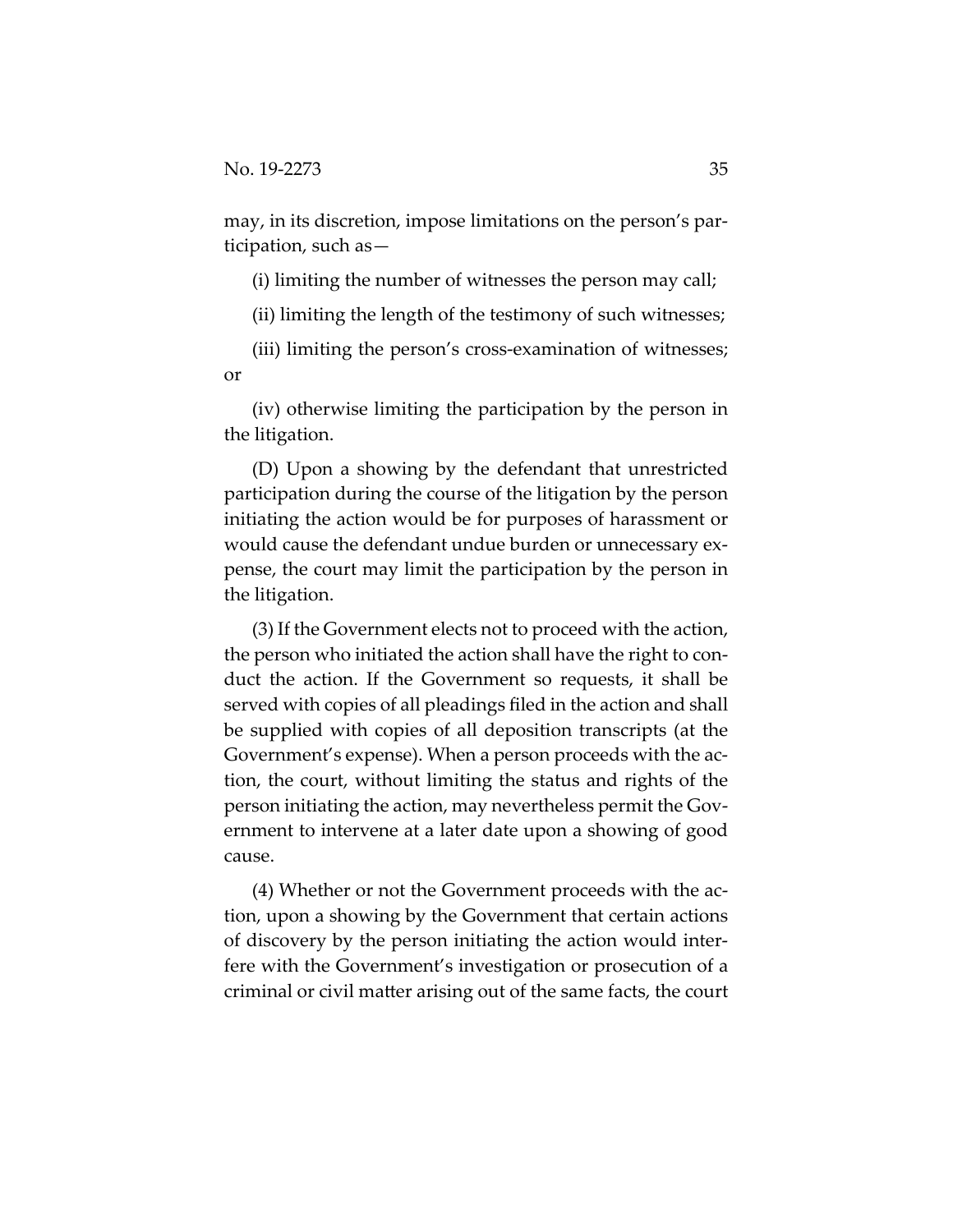may stay such discovery for a period of not more than 60 days. Such a showing shall be conducted in camera. The court may extend the 60-day period upon a further showing in camera that the Government has pursued the criminal or civil investigation or proceedings with reasonable diligence and any proposed discovery in the civil action will interfere with the ongoing criminal or civil investigation or proceedings.

(5) Notwithstanding subsection (b), the Government may elect to pursue its claim through any alternate remedy available to the Government, including any administrative proceeding to determine a civil money penalty. If any such alternate remedy is pursued in another proceeding, the person initiating the action shall have the same rights in such proceeding as such person would have had if the action had continued under this section. Any finding of fact or conclusion of law made in such other proceeding that has become final shall be conclusive on all parties to an action under this section. For purposes of the preceding sentence, a finding or conclusion is final if it has been finally determined on appeal to the appropriate court of the United States, if all time for filing such an appeal with respect to the finding or conclusion has expired, or if the finding or conclusion is not subject to judicial review.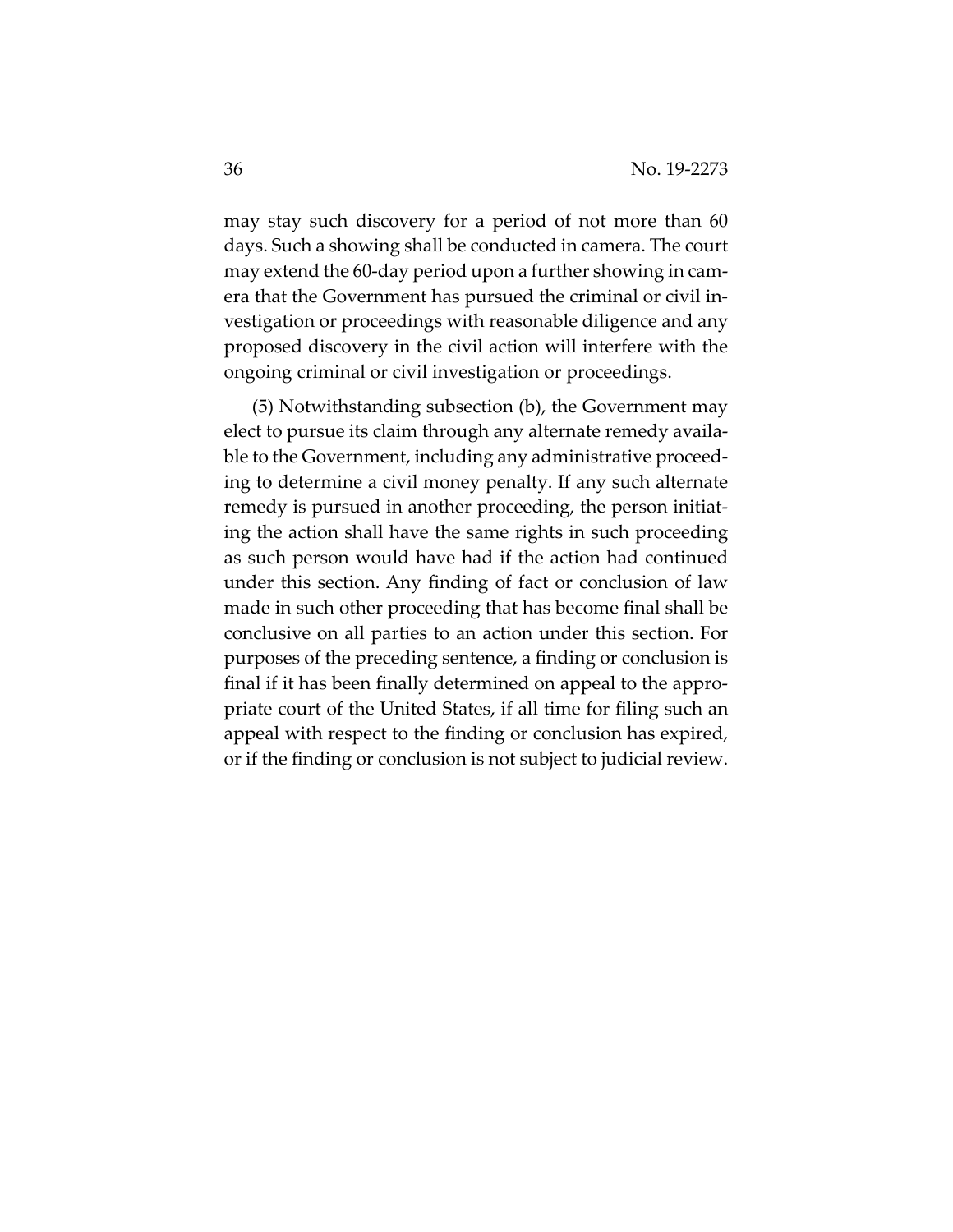SCUDDER, *Circuit Judge*, concurring in the judgment. I agree with the majority's analysis of the jurisdictional question and bottom-line conclusion. But because I prefer to decide the government's challenge to the district court's denial of its motion to dismiss on narrower grounds, I concur in the judgment.

The majority opinion rightly observes that Section  $3730(c)(2)(A)$  of the False Claim Act is an odd provision. It is strange to grant the government broad dismissal authority but then condition any dismissal on the district court holding a hearing (to allow a relator to voice objections) that leads to no judicial review. The oddity of that outcome contributes to the difficulty of landing on the right answer to the question of statutory construction analyzed in depth in the majority opinion.

What I am more confident saying is that this appeal does not require us to answer the question. We can (and should) resolve this case without deciding whether the D.C. Circuit got it right in holding that Section  $3730(c)(2)(A)$  confers unfettered discretion upon the government to dismiss a *qui tam* action or instead whether the Ninth Circuit has the better end of the reasoning in requiring a dismissal decision to survive rational basis review. Compare *Swift v. United States*, 318 F.3d 250 (D.C. Cir. 2003), with *United States ex rel. Sequoia Orange Co. v. Baird-Neece Packing Corp.*, 151 F.3d 1139 (9th Cir. 1998). Even under the Ninth Circuit's standard, the government's dismissal request easily satisfied rational basis review, and the district court committed error concluding otherwise. See *FCC v. Beach Commc'ns, Inc.*, 508 U.S. 307, 314– 15 (1993) (underscoring that the rational basis standard requires "a paradigm of judicial restraint" and indeed ruling